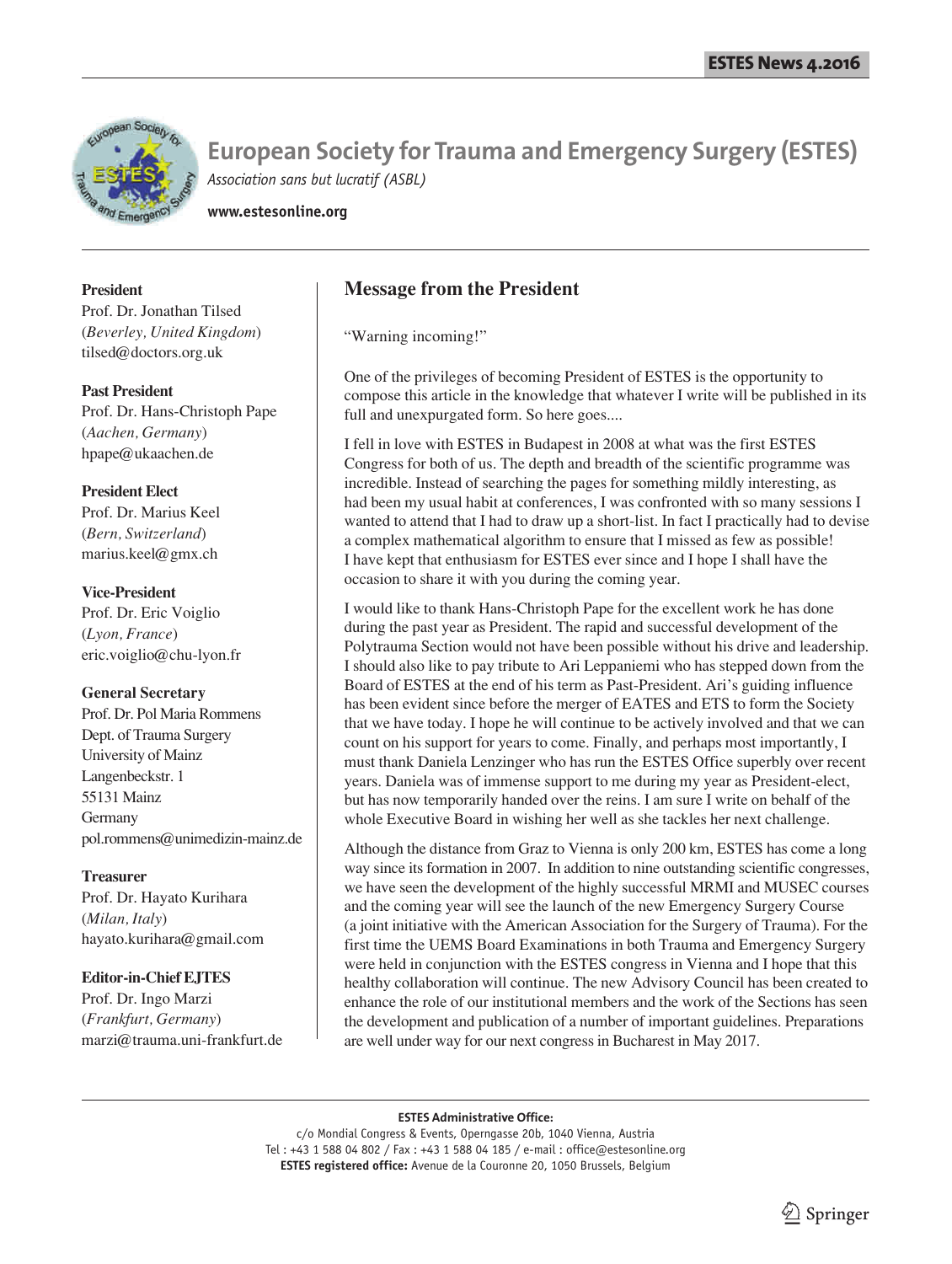

**www.estesonline.org**

#### **President**

Prof. Dr. Jonathan Tilsed (*Beverley, United Kingdom*) tilsed@doctors.org.uk

#### **Past President**

Prof. Dr. Hans-Christoph Pape (*Aachen, Germany*) hpape@ukaachen.de

#### **President Elect**

Prof. Dr. Marius Keel (*Bern, Switzerland*) marius.keel@gmx.ch

#### **Vice-President**

Prof. Dr. Eric Voiglio (*Lyon, France*) eric.voiglio@chu-lyon.fr

#### **General Secretary**

Prof. Dr. Pol Maria Rommens Dept. of Trauma Surgery University of Mainz Langenbeckstr. 1 55131 Mainz Germany pol.rommens@unimedizin-mainz.de

#### **Treasurer**

Prof. Dr. Hayato Kurihara (*Milan, Italy*) hayato.kurihara@gmail.com

#### **Editor-in-Chief EJTES**

Prof. Dr. Ingo Marzi (*Frankfurt, Germany*) marzi@trauma.uni-frankfurt.de As ESTES approaches its 10th anniversary year it is a time not only to look back on the achievements of the first 10 years, but to look ahead to the next decade. I have been privileged to visit and work with a number of colleagues through ESTES and I am aware of the wide range of problems we face as trauma and emergency surgeons. How we organise and deliver services will vary, but if we put aside the differences and build on the things we have in common, I believe we can learn from each other and find new and powerful solutions. As any geneticist might tell you, hybrid vigour is a force to be reckoned with.

Communication is the cornerstone of an effective Society and I hope that we will be able to make the most of the opportunities presented by modern technologies and videoconferencing in particular. Communication is also a two-way process, and while I hope there will be a greater flow of information from the Board and Advisory Council to the membership, I believe it is important for there to be a significant flow in the opposite direction. The Sections and the newly constituted Advisory Council will have an important role in facilitating this. As the Advisory Council finds its feet during the coming year, I hope it will have the full and active support of everyone involved in the Society. I believe that the future success of ESTES will be built on a healthy dialogue that ensures the Society is responsive to the needs of its constituents.

Like any Society, ESTES depends on its members for its vitality. ESTES is your Society; it is important that you not only 'Spread the Word', but get involved and make it work for you.

At the closing ceremony in Vienna I was formally handed the insignia of office as President. As you may know, this is a shepherd's crook. The role of a shepherd is to guide the flock and to keep it safe. I hope that my term of office will see ESTES continue to grow and develop into one of the foremost surgical societies in the world. It is also clear to me that this is more likely to happen from a 'bottom up' rather than a 'top down' approach. What that requires of a President is someone who can both nurture and protect the society. Of course to do that effectively requires more than just a 'safe pair of hands'. It needs innovation and, to keep the shepherding analogy, the ability to find new and better pastures.

The shepherd's crook also bears the names of the previous Presidents and reading them for the first time reminded me of the giants of trauma and emergency surgery upon whose shoulders I am currently standing. I am both honoured and humbled to know that such a great Society has put its faith in me for the coming year. I promise I will do my best to live up to that trust and I hope I will not let you down.

Jonathan Tilsed ESTES President

#### **ESTES Administrative Office:**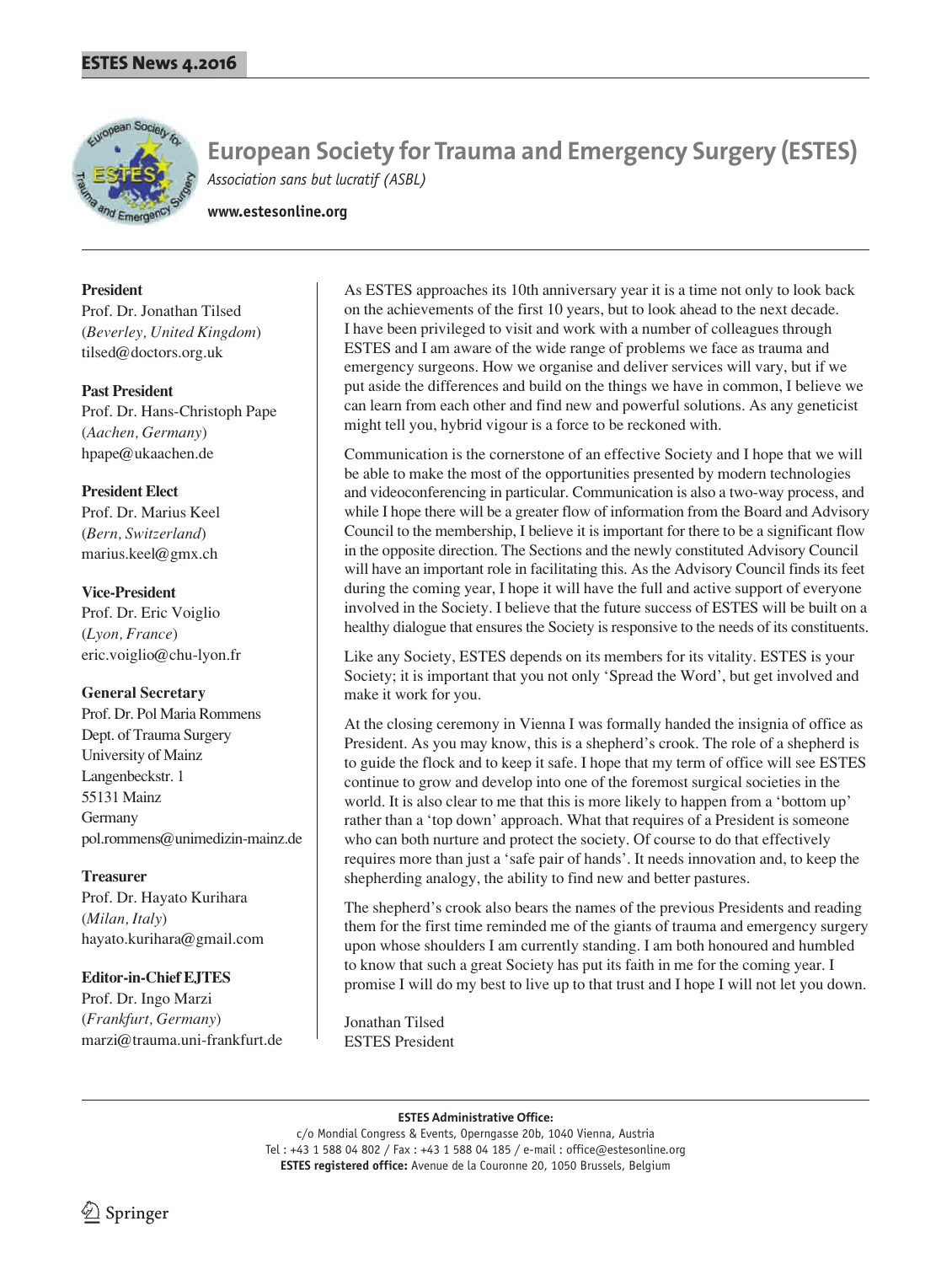

**www.estesonline.org**

# **Report of the 17th European Congress of Trauma and Emergency Surgery April 24–26, 2016 Vienna, Austria**

## **Richard Kdolsky**

## **"Myths & Truths"**

Vienna—not only an important city in European history and the imperial residence, but also a historical site for the development of trauma care and home to the first trauma hospital worldwide—hosted the 17th European Congress of Trauma and Emergency Surgery with almost 1300 participants from 78 nations organised by ESTES and the Austrian Trauma Society.

For the first time during this congress and for the first time in Vienna, an EBSQ training day and an EBSQ examination were held in "Trauma Surgery" and "Emergency Surgery". In addition, a Modular UltraSound ESTES Course (MUSEC) was provided the day before the meeting.

The evening before the official start of the congress, board members, international faculty and invited guests joined the President's dinner at Palais Niederösterreich, the provincial government's former residence, where in November 1918 the Provisional National Assembly of the Independent Austro-German state was formed.



*Picture 1: Opening ceremony—flag parade*

Following the motto of the congress "Myths and Truths", the scientific program presented a wide range of interdisciplinary and sometimes controversial perspectives to provide participants with full and holistic information for daily practice.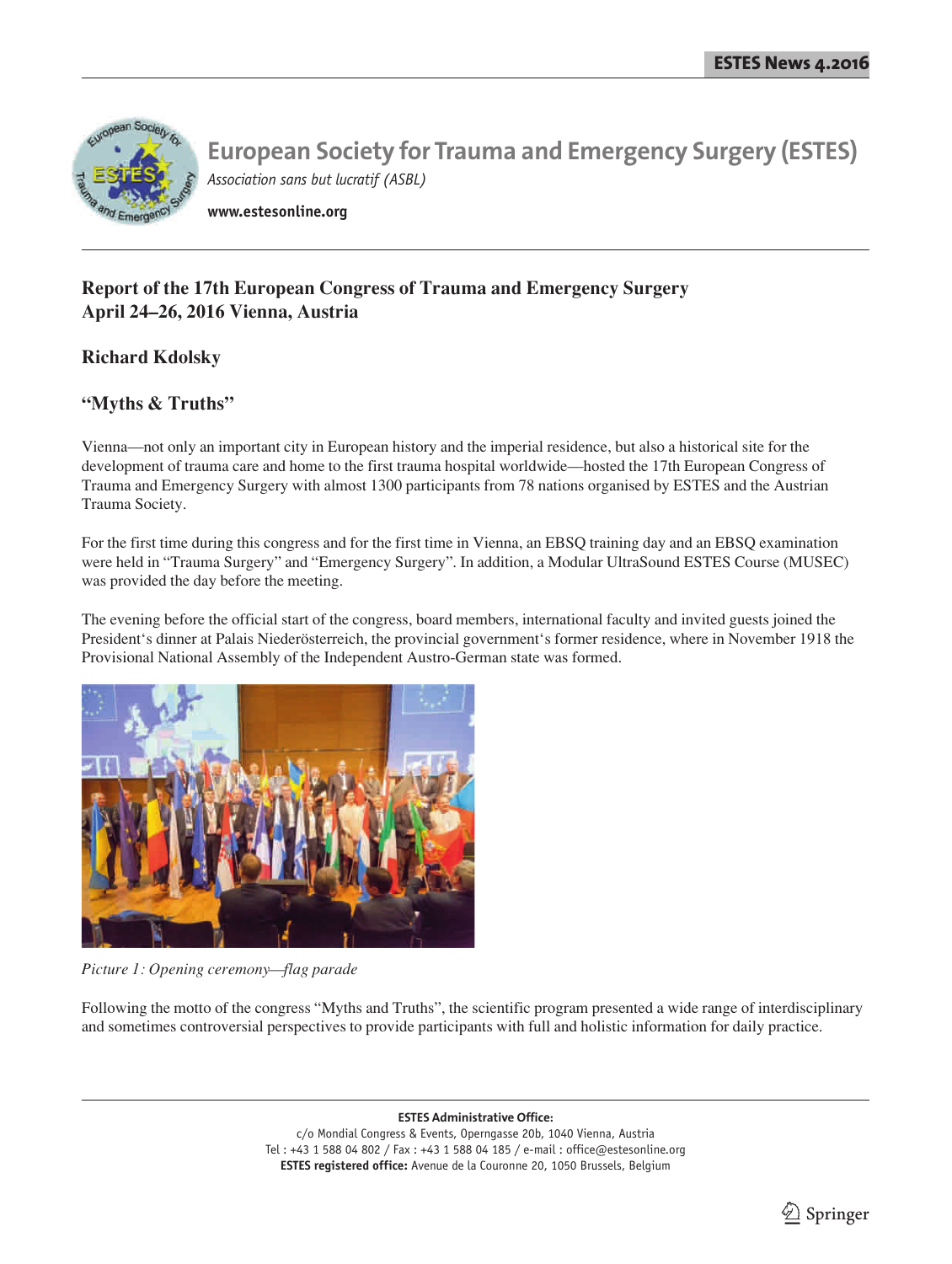

**www.estesonline.org**

In dealing with the "Mangled extremity" there were not only interdisciplinary lectures and discussions on reconstruction and amputation, on civilian and disaster settings, but also an inspiring talk of Ms. Heather Mills, who had an amputation following a MVA and who provided insight into a patient's needs, feelings, and ways to overcoming adversities and living with a disability.



*Picture 2: Heather Mills: Overcoming adversities and living with a disability*

The participants exchanged results in basic research and technical issues, discussed trauma systems and registries, emergencies and surgical techniques.

During the poster sessions selected presenters had the opportunity to explain their project in a short bullet talk.



*Picture 3: Poster session*

**ESTES Administrative Office:** c/o Mondial Congress & Events, Operngasse 20b, 1040 Vienna, Austria Tel : +43 1 588 04 802 / Fax : +43 1 588 04 185 / e-mail : office@estesonline.org **ESTES registered office:** Avenue de la Couronne 20, 1050 Brussels, Belgium

2 Springer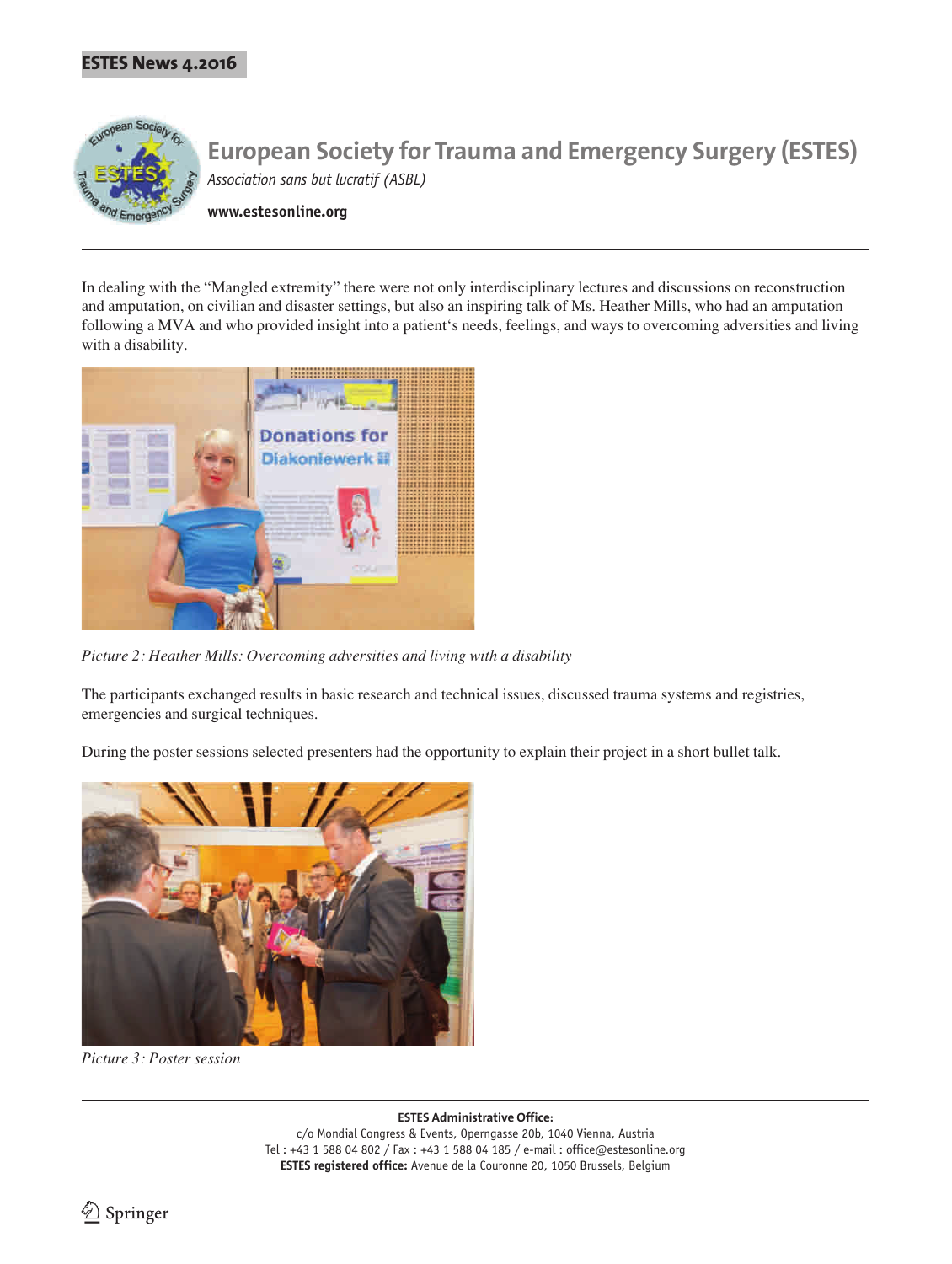

**www.estesonline.org**

One of the most noteworthy session was the "nightmare session" dealing with: "When bad things happen to good surgeons", organised by Ari Leppaniemi and Otmar Trentz.

In the light of recent events the terrorism attacks and the medical responses and preparedness were reported and discussed by some colleagues who had to focus on treating the immense number of victims.

A total of 16 instructional course lecture sessions were offered by each of the 5 sections of ESTES and guest symposia were organised by by the following: AGA, ATCN, ATLS, AOTrauma, DGU, EBJIS, EFORT, EFOST, ETCO, Küntscher Society, ÖGC and ÖGG. Overall, the 31 keynote lectures, 277 free papers and 322 poster presentations provided a platform for professionals from various settings and sought myths and truths in trauma, orthopedics and acute care surgery.



*Picture 4-5: Room forum—auditorium*

The Otmar Trentz Lecture (held by Vilmos Vécsei) and the Sten Lennquist Lecture (held by Alastair Wilson) by coincidence (or maybe more by actuality) both addressed the indeterminate future of the specialist and the speciality of trauma surgery as well as the indeterminate future of emergency surgeons and emergency surgery.

During the congress there was ample time and opportunity for informal discussions, get-togethers and for renewing old friendships.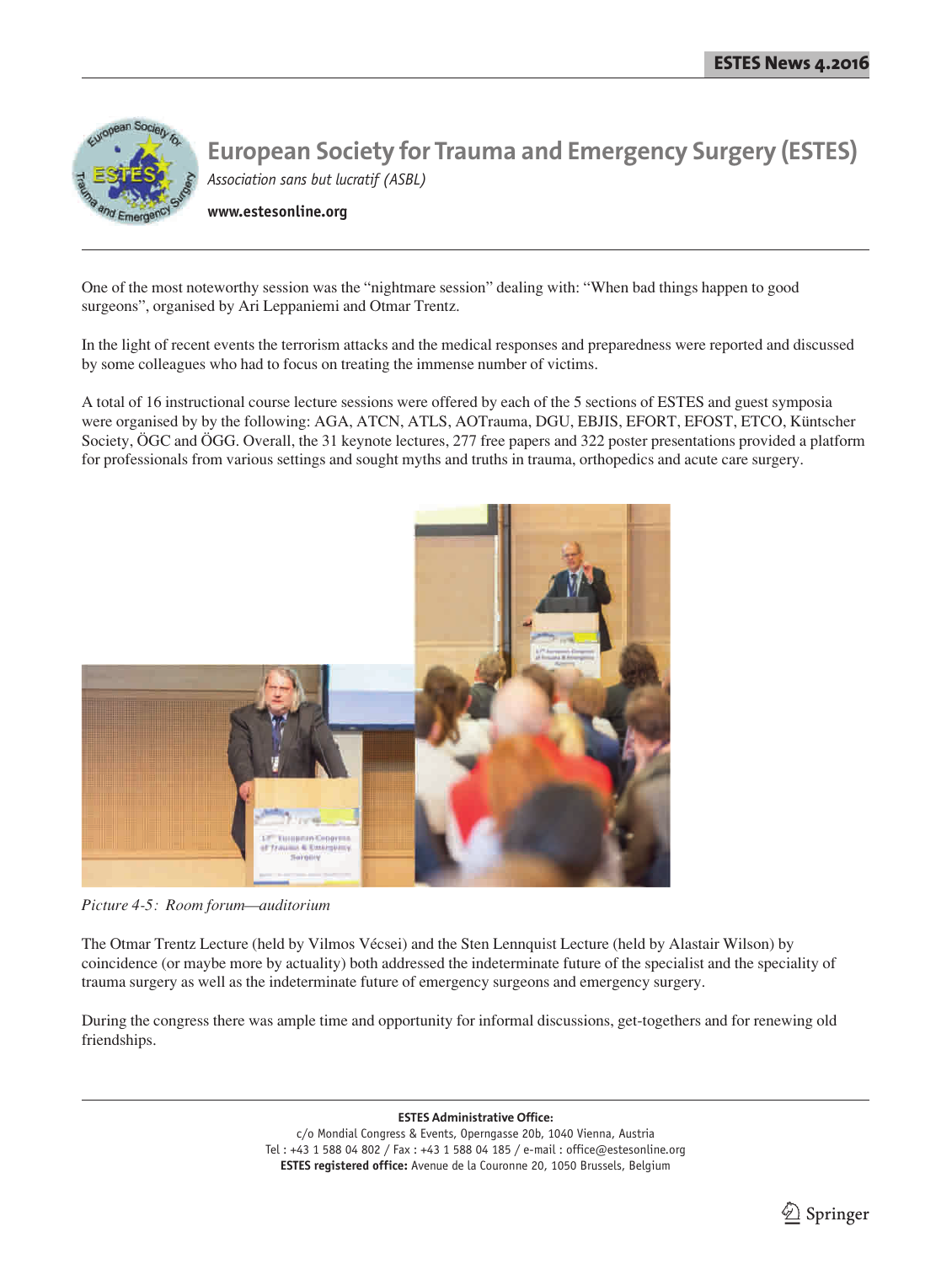

**www.estesonline.org**



*Picture 6: Industrial exhibition* 

The "Industry opening reception" gave opportunity to meet and exchange experience with our industrial partners. Special thanks are given to our platin sponsor ITS and to the sponsors CSL Behring and Tokai.

For the official Congress Evening we were invited to Vienna's City Hall by the Mayor of Vienna, Dr. Michael Häupl, and 600 participants enjoyed a fantastic networking evening in the spectacular ceremonial hall.



*Pictures 7-9: Vienna City Hall* 

During the closing ceremony on Tuesday afternoon, the presenters of the best posters and best oral paper presentations were awarded: M. Pishnamaz, R. Ostermann, M. Janko, M. Wannberg, L. Moore and H. Llaquet-Bayo.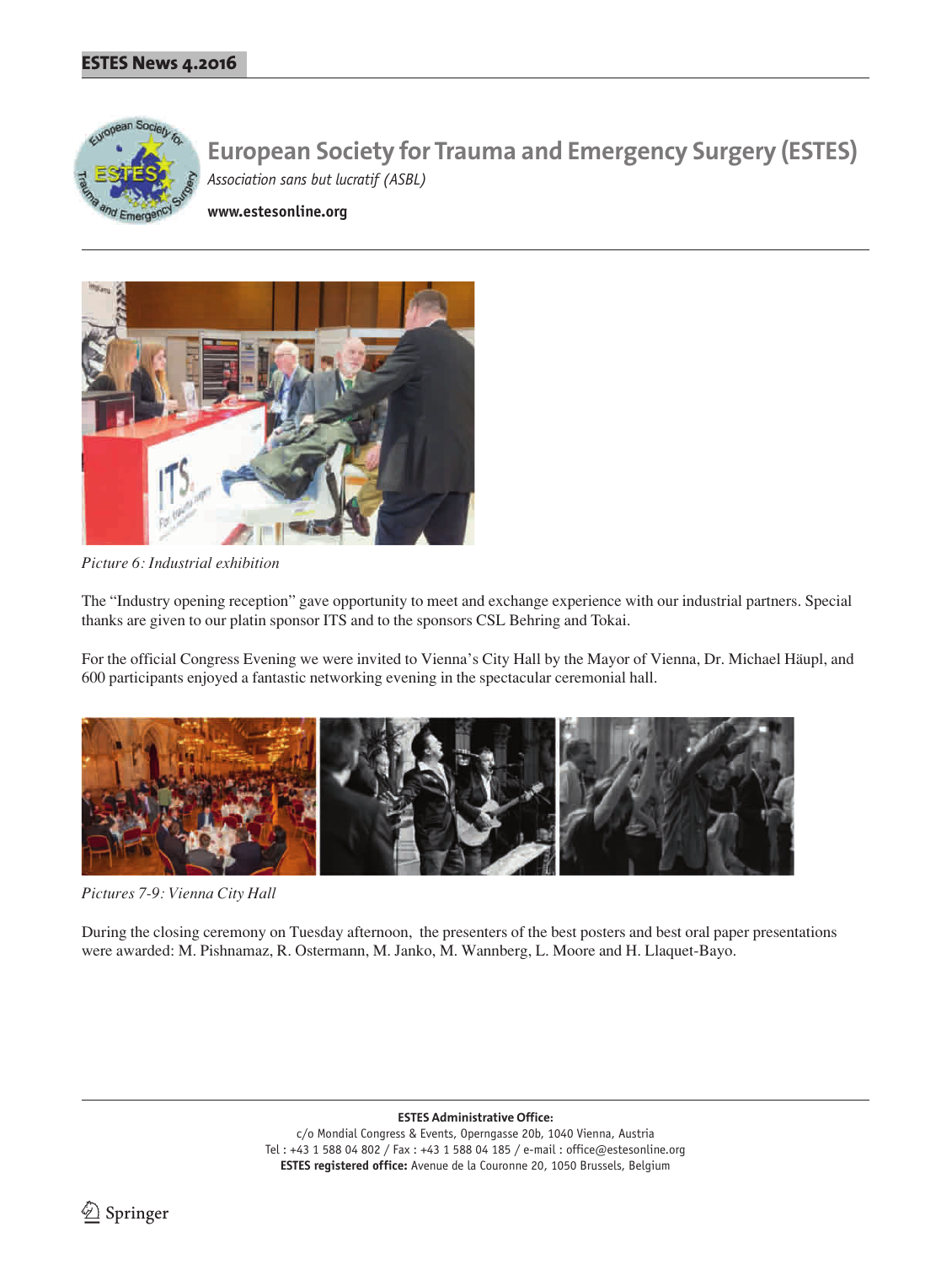

**www.estesonline.org**

Finally, it was time for the traditional handover of the Society baton from Hans-Christoph Pape to Jonathan Tilsed, incoming ESTES President of 2016–2017, and the handover of the Congress medal from Congress President Richard Kdolsky to Bogdan Diaconescu (deputising for Mircea Beuran, ESTES Congress President 2017), as well as a short look ahead at next year's congress, which will take place in Bucharest, Romania from May 7–9, 2017.



*Pictures 10-11: Closing ceremony—handover of the Society baton from Hans-Christoph Pape (ESTES President 2015–2016) to Jonathan Tilsed (Incoming ESTES President of 2016–2017) and handover of the Congress medal from Richard Kdolsky (Congress President of 2016) to Bodgan Diaconescu (Congress Co-Chairman of 2017)*

**ESTES Administrative Office:**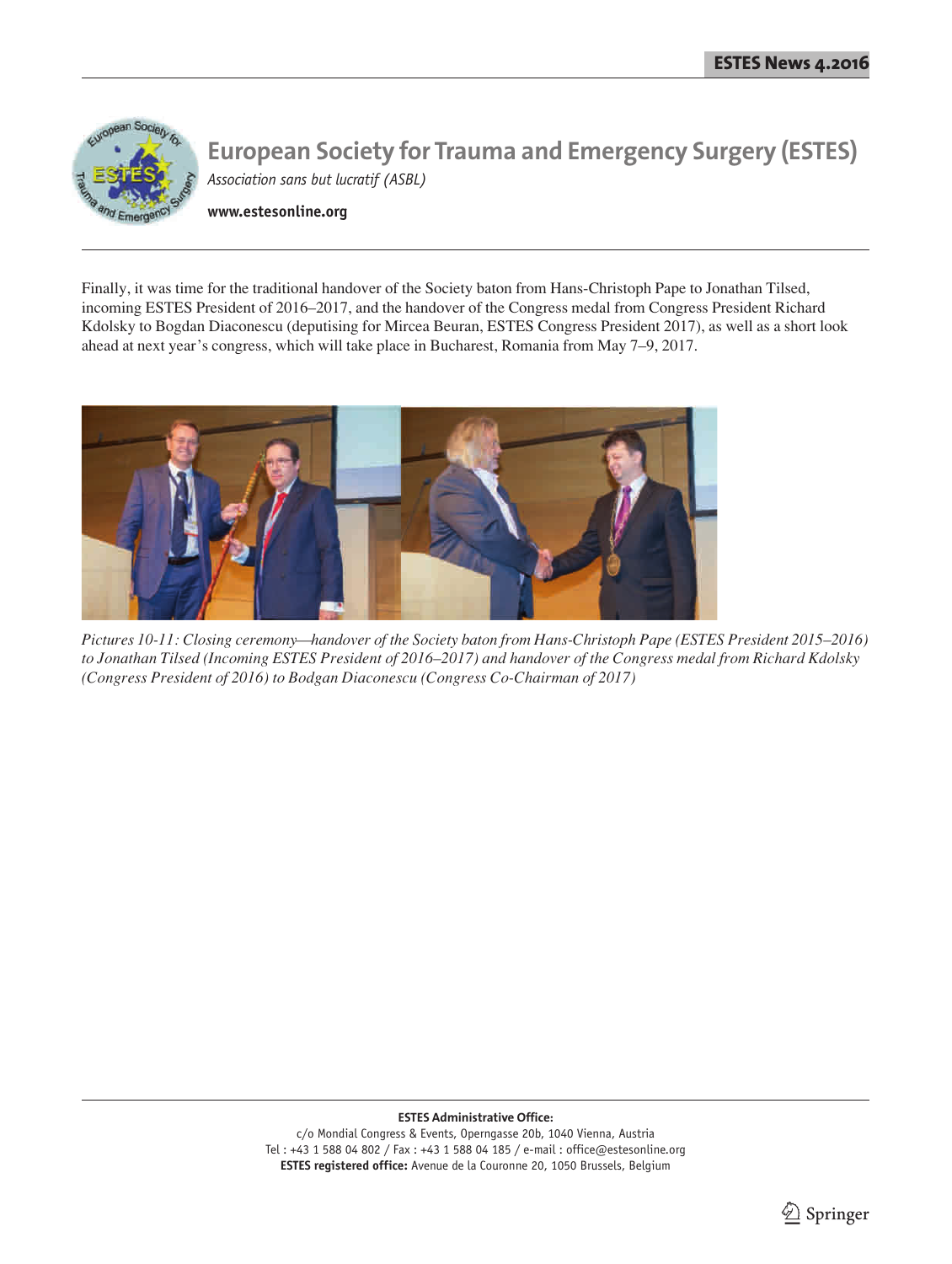

**www.estesonline.org**

# **Minutes of the Annual Meeting of the Disaster and Military Surgery Section of the European Society for Trauma and Emergency Surgery**

Held in the Room LEHAR, Sunday, May 24, 2016, 7:30–8:30 a.m.

#### **Present:**

| Chairman:          | Mike Bemelman (absent)                   |
|--------------------|------------------------------------------|
| Vice-Chairman:     | Pedro Ramos (replacing Boris Hreckovski) |
| Committee Members: | Boris Hreckovski                         |
|                    | Itamar Askhenazy                         |

**1-The Chairman** Boris Hreckovski, replacing Mike Bemelman who was unable to attend, opened the meeting at 07:30 a.m. and welcomed all the participants.

2-The number of participants was very restricted, with 9 being present despite growth in the number of Section members, currently 193, which we are very proud of.

**3-Agenda approval,** Pedro Ramos was confirmed as Secretary for the meeting.

#### **4-Announcement of additional agenda points:**

Apologies for absence were received from Mike Bemelman because of his military functions, Prof. Sten also could not attend, Carl Montan, Kristina Montan, and others who have been involved in past years with this section.

The minutes of the previous Section in Amsterdam in May 2015 had been previously distributed and were accepted as a accurate record of the meeting.

**5-Pedro Ramos was confirmed as Vice-Chair** of the Section until 2017 in Romania, and Philipp Fisher resigned and his position is no longer filled in ESTES.

#### **6-Membership Status**

The list of members, currently 193, was sent to ESTES.

#### **7- ESTES Website**

Pedro Ramos presented the preliminary layout of the website based on previous ESTES proposals.

**ESTES Administrative Office:**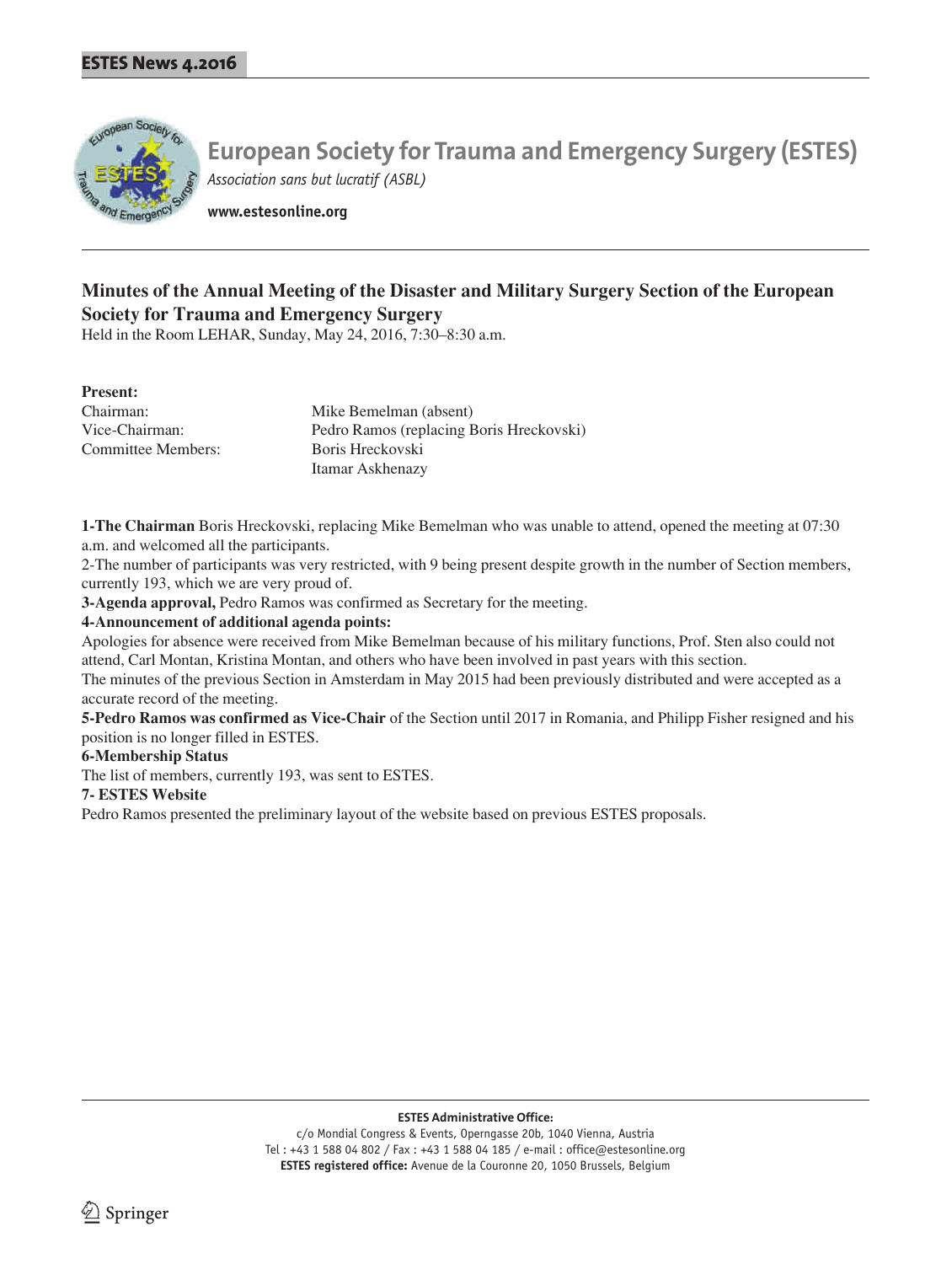

**www.estesonline.org**

| Castle at the commences of<br><b>CONTRACTOR</b>       |                                                                                   | <b>Halleda British</b> |                                                             |
|-------------------------------------------------------|-----------------------------------------------------------------------------------|------------------------|-------------------------------------------------------------|
| level beaco let locate this vary                      |                                                                                   |                        |                                                             |
| Dones, Lighter House, 4                               |                                                                                   |                        |                                                             |
| $\mathbf{H}$<br><b>IT Hamer EPRINTS Sears CERTAIN</b> |                                                                                   |                        | SHEET, will need between black and if                       |
| Nacharator<br>Almentuck<br><b>Hotel</b>               | <b>Laid Cancer</b><br><b>AGEN</b><br>Corporate<br><b>Stevenson</b><br>the company | <b>Locki</b>           |                                                             |
|                                                       |                                                                                   |                        |                                                             |
|                                                       |                                                                                   |                        |                                                             |
|                                                       |                                                                                   |                        |                                                             |
| they will also a factor of the                        |                                                                                   |                        |                                                             |
|                                                       |                                                                                   |                        |                                                             |
| Sections                                              | Disaster & Military Surgery                                                       |                        |                                                             |
| Lingmann                                              |                                                                                   |                        |                                                             |
|                                                       |                                                                                   |                        |                                                             |
| - Interest & Millery Sergers                          | Terrant the initial:                                                              |                        | $\Psi \quad \xi \quad \text{and} \quad \xi \quad \text{in}$ |
| I Service Edgard & March Well-Fox                     |                                                                                   |                        |                                                             |
| Chinese Harry                                         |                                                                                   |                        |                                                             |
|                                                       |                                                                                   |                        |                                                             |
|                                                       |                                                                                   |                        |                                                             |
| Smart2r                                               |                                                                                   |                        |                                                             |
|                                                       |                                                                                   |                        |                                                             |
|                                                       |                                                                                   |                        |                                                             |
|                                                       |                                                                                   |                        |                                                             |
|                                                       |                                                                                   |                        |                                                             |
|                                                       |                                                                                   |                        |                                                             |
|                                                       |                                                                                   |                        |                                                             |
|                                                       |                                                                                   |                        |                                                             |
|                                                       |                                                                                   |                        |                                                             |
| About Uk.<br><b>Murature</b><br><b>Helena</b>         | EMITCHINGS BUILD<br><b>Becharin</b>                                               | <b>Congress</b>        | tree                                                        |

### **8-Report DITAC**

Boris Hreckovski says that the project is now completed after overcoming a few problems.

#### **9-Report THREATS**

Roberto Faccincani presented a report and the evolution of the programme in Europe. The project is to continue.

#### **THREATS project:**

-Terrorist attacks on Hospitals: Risk and Emergency Assessment, Tools and Systems, which is a EU Commission-funded project

-Duration: 24 months (July 2014–June 2016)

-Partners: Hannover Associates (Project Coordinator), CRIMEDIM (University of Novara, Italy), INSA de Lyon (Department of Lyon Engeneer University) and Ospedale San Raffaele (OSR), Milan

-Objectives: Analysis of risk and preparedness of the EU health systems with respect to terrorist attacks against health critical infrastructures; OSR use case of Health Critical Infrastructure: analysis of its risks and preparedness and simulations of terrorist attacks to assess how to better protect it.

**ESTES Administrative Office:**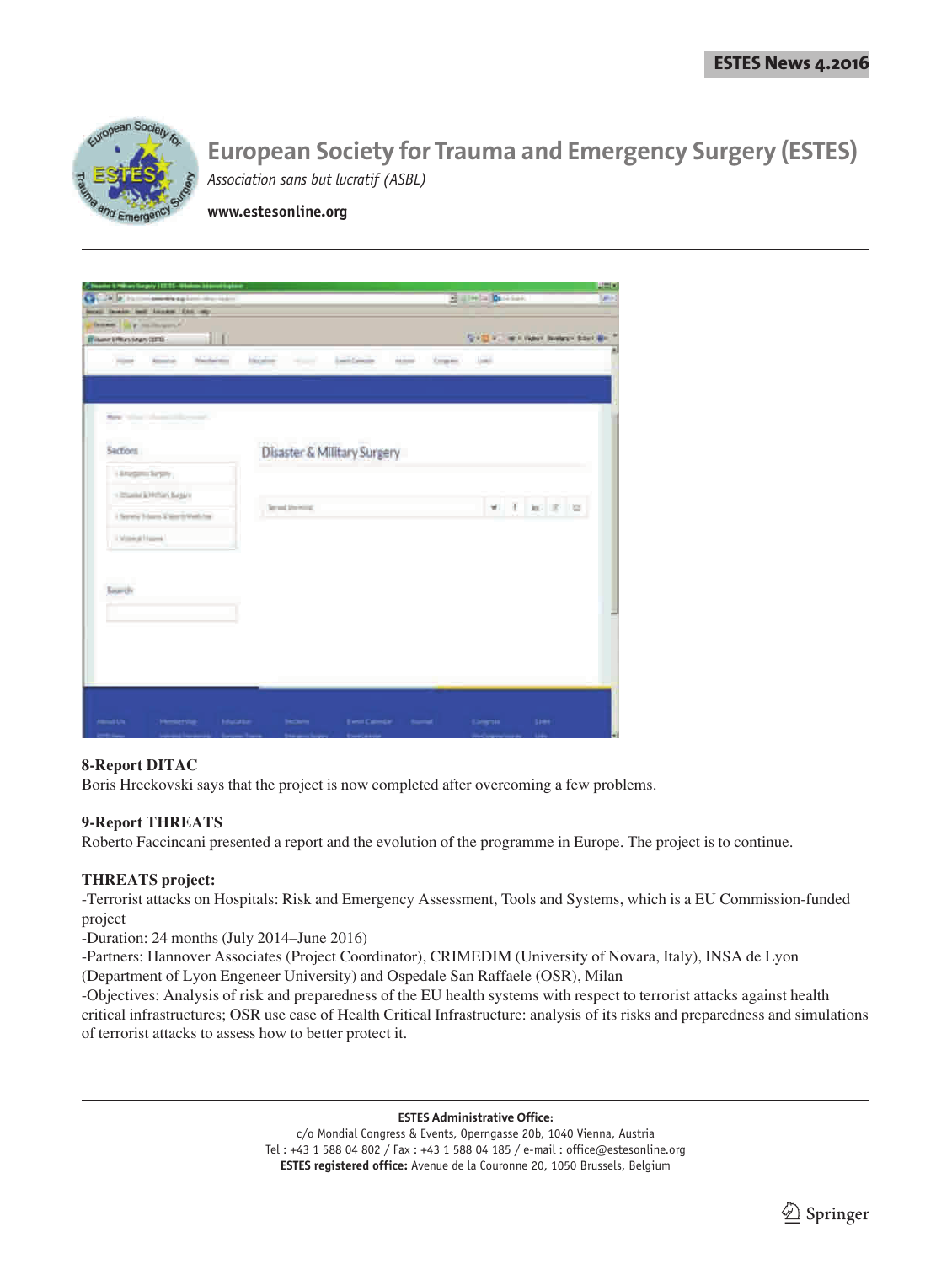

**www.estesonline.org**

#### **10-Courses realized in 2015:**

In the past year several courses were offered by the Section: Italy (1), Croacia (1), Sweeden (1), Portugal (5) and Slovenian (1). Note that an Instructor Course was offered in Portugal (Azores Islands) last February.

#### **11-Topics from Amsterdam**

- Disaster and Military Preparedness Instructional Lecture Course (ILC), Sunday
- Military & Disaster Keynote, Sunday
- International Comparison for Staged Care of the Battle Injured Patient ILC, Sunday
- Tech Support in Military Surgery & Disaster Care ILC, Monday
- Military Medicine Keynote, Monday
- The Next Disaster; How We Get Trained ILC, Monday
- Military and Disaster Keynote, Tuesday
- Lessons to Learn for Civilian Circumstances ILC, Tuesday

#### **12-Plaquette:**

Pedro Ramos presented the plaquette that the Section arranged to honour Prof. Sten and said that this year it will be given to Prof. Strada from Italy. The plaquette is to honor extraordinary achievements in the field of Disaster and Military Medicine, under the auspices of the ESTES.

#### **Guidelines:**

• The plaquette is issued by the Disaster and Military Section of the ESTES.

• The plaquette is presented to an individual or institution which has provided "extraordinary" achievements in the field of Disaster or Military surgery.

• Extraordinary achievements are defined broadly. The individual or institution has distinguished itself by presenting scientific and/or fieldwork which, in the opinion of the members of the Disaster and Military Section, is admirable and extraordinary.

• Every member of the Disaster & Military Section may nominate a person or institution for this plaquette. This is done by a written (e-mail) nomination to the board of the section. The nomination must be submitted before the 1st of March in order to present the award during the ECTES of the same year.

• From all nominees, the section board (Chairman, Vice Chairman, Secretary) will select the nominee who is to be presented this plaquette. The final decision will be communicated with the members of the Section and the executive board of the ESTES.

• The members of the section and executive board may object the nomination. A written (e-mail) objection, with founded reasons should be submitted to the board of the section within 2 weeks after announcing the nominee.

- Only one person or institution can be nominated per year.
- The award is presented to the nominee during the annual ECTES congress.
- The recipient of the award accepts the responsibility to keep and cherish the plaquette.
- The recipient of the award accepts that the plaquette may not be altered in any way.
- If the recipient does not want the plaquette, the person or institution accepts the responsibility to return the plaquette to the ESTES.

• These guidelines were approved on the 11th of May 2015, during the Section meeting of the ECTES in Amsterdam, The Netherlands.

#### **ESTES Administrative Office:**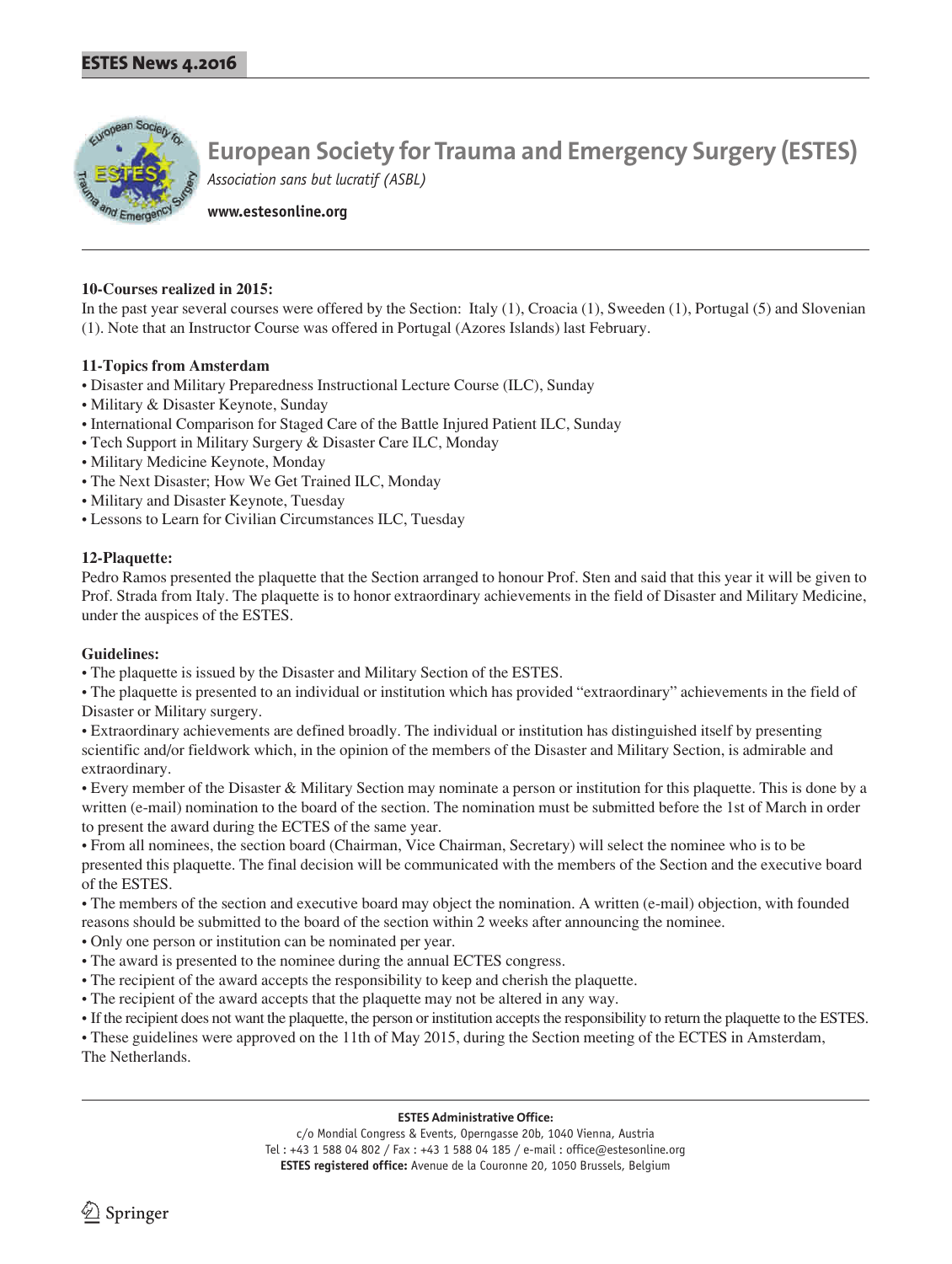

**www.estesonline.org**

#### **13-Election of New Members:**

The Section has gained 10 new members for a total of 193 members.

#### **14-Topics for Vienna:**

- 1. Advanced Technologies for Disasters D+E
- 2. Facts about Clotting Agents, Experience from Military
- 3. Military Surgery the Cradle for Trauma Care
- 4. Maritime Disasters
- 5. Disaster Projects with EU Funding
- 6. Prehospital Session on Disaster
- 7. Surgery Techniques in Austere Environments

#### **15-Projects 2016–2017**

• Institutionalise a disaster course for every congress. Try to increase participants, and start to involve them in this subject before the Congress.

- MRMI courses
- -Milan, May 2016
- -Utrecht, Netherlands, June 2016
- -Azores, September 2016
- -Lisbon, October 2016
- -Slovenia, not shedule yet
- -Madeira, November 2016

#### **16-Proposals for Romania:**

- -2 ILCs (military surgery, preparedness for disasters)
- -2 Keynotes and (military surgery, recent disaster) one round table Preparedness Hospitals for Attack
- -A one-day disaster course in Bucarest.

#### **17-Date of Next Meeting:**

The next meeting of Disaster and Military Surgery will take place during the 17th European Congress of Trauma and Emergency Surgery, on May 7, 2017.

At 8:30 a.m. the Section meeting was closed, and everyone continued with their Congress activities.

#### **Pedro Ramos Secretary of this Section Meeting in Vienna**

#### **ESTES Administrative Office:**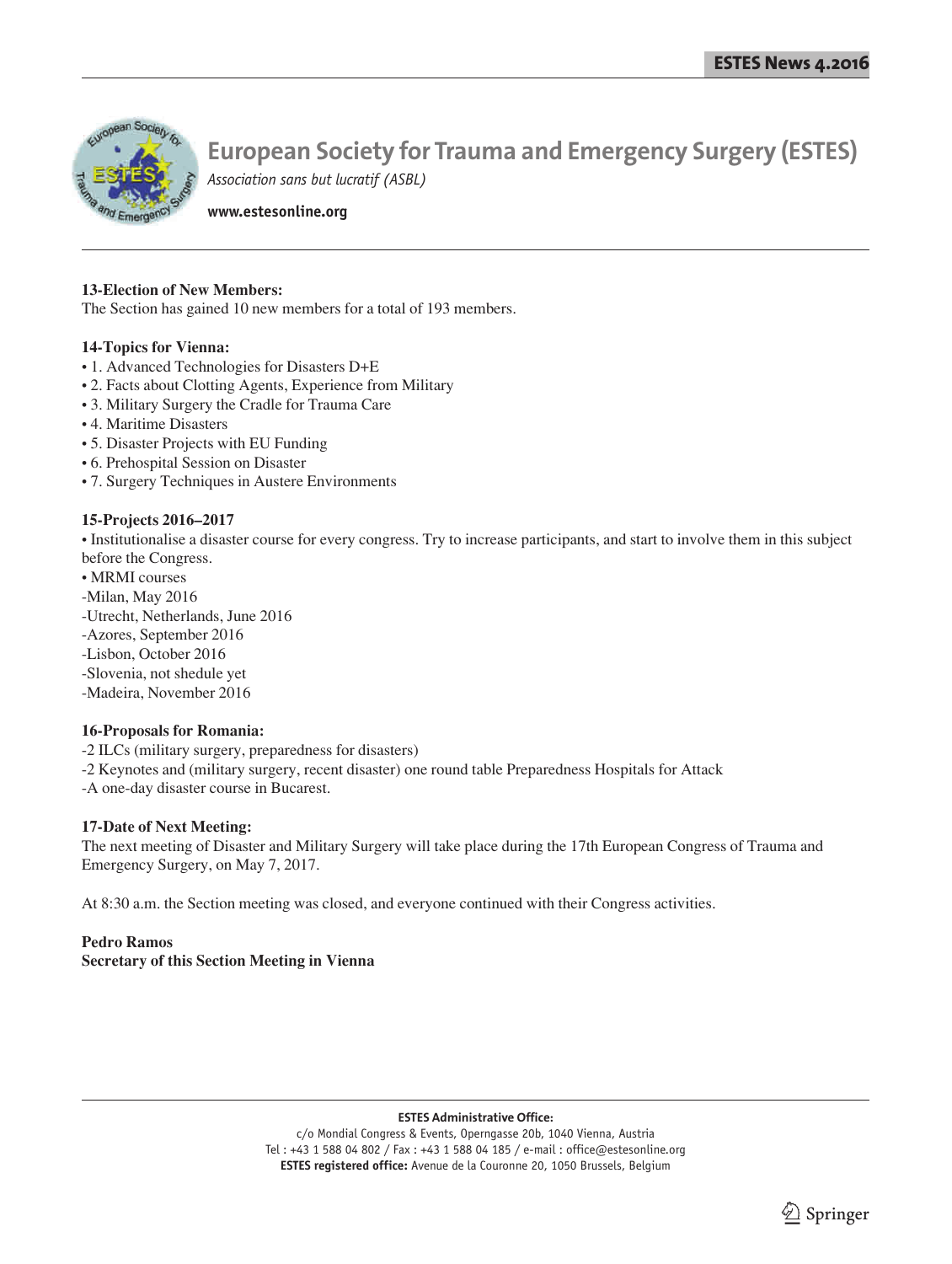

**www.estesonline.org**

## **Minutes of the Section Meeting of the Skeletal Trauma and Sports Medicine Section on April 24, 2016, in Vienna**

#### **Present:**

Ahmad (Great Britain), Ashraf (Great Britain), Cretnik (Slovenia), Drac (Czech Republic), Farouk (Egypt), Heim (Switzerland), Höcker (Austria), Josten (Germany), Kalashnikov (Ukraine), Keel (Switzerland), Komadina (Slovenia), Kornherr (Germany), Kudolsky (Austria), Mitkovic (Serbia), Nijveldt (Netherlands), Oord (Norway), Ponsen (Netherlands), Radu (Romania), Seibert (Austria), Vecsei (Austria), Verbruggen (Netherlands), Vitalii (Ukraine), Wendsche (Czech Republic), Wendt (Netherlands)

#### **Agenda**

- -Welcome
- -Topics ECTES 2017
- ESTES recommendations on skeletal trauma: how to go on?
- -Communication: how to get and stay in touch
- -Section Chair/Vice-Chair 2016/17
- -Miscellaneous

#### **Welcome**

Wendt opened the section meeting. The present section members approved the agenda:

The section Skeletal Trauma and Sports Medicine has 280 members (5 more than 2015) from 46 countries but only 4 countries have more than 20 members. Everyone is asked to promote membership in his national society.

#### **Proposals Topics ECTES 2017 in Bucharest, Romania**

- Basic fracture care (fractures around the hip and wrist)
- Conservative fracture treatment
- Paediatric trauma
- Skeletal injuries in polytrauma patients
- Intramedullary nailing procedures
- Spine
- Hand injuries
- Soft tissue and bone infections
- Periprosthetic fractures

All section members will be asked via e-mail to propose speakers for the topics mentioned above.

#### **ESTES recommendations on skeletal trauma: how to go on?**

Wendt reported on the events of the last year. After the presentation of the ESTES recommendations on hip fractures in Amsterdam we planned to publish the recommendations in the EJTES. He submitted the recommendations but the ESTES board decided not to publish it because the board compared them with a new guideline about acute mesenteric ischemia and decided that our recommendations do not reach the scientific level of that guideline. He had a discussion with the

**ESTES Administrative Office:**

c/o Mondial Congress & Events, Operngasse 20b, 1040 Vienna, Austria Tel : +43 1 588 04 802 / Fax : +43 1 588 04 185 / e-mail : office@estesonline.org **ESTES registered office:** Avenue de la Couronne 20, 1050 Brussels, Belgium

 $\Im$  Springer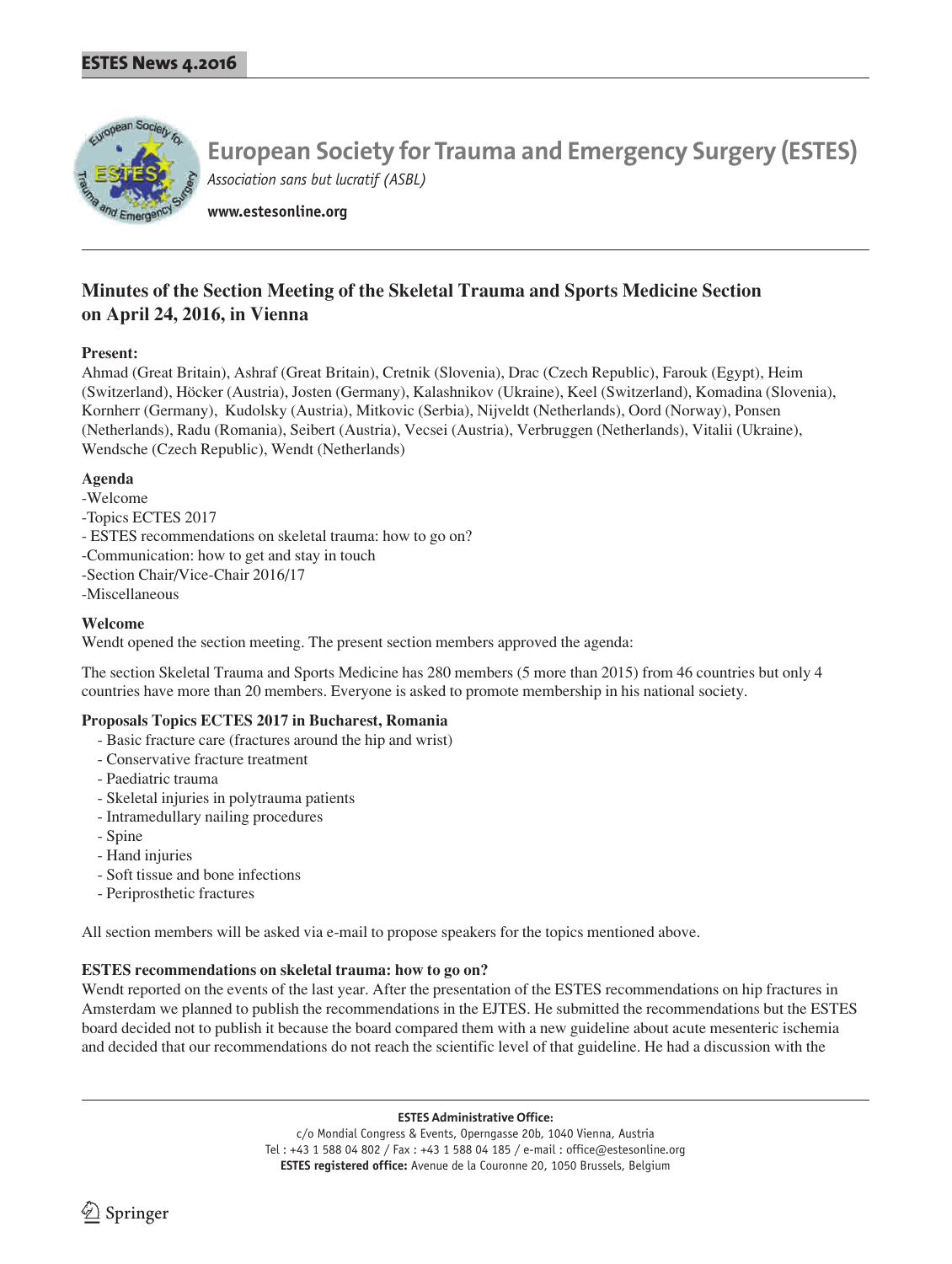

**www.estesonline.org**

board about this topic and at the moment they disagree. He told them that recommendations are different to a guideline and our recommendation is a consensus from many different countries with different levels of healthcare. The compromise was to publish the recommendations on the ESTES website. Thus it was not useful to go on with proximal humerus fracture recommendations. First we need a clear decision from the ESTES board about how to handle guidelines and recommendations in the future.

At the ESTES advisory board meeting on April 23, 2016, in Vienna this topic was discussed. The assembly decided to create a working group on ESTES guidelines. The working group will be established after the ECTES meeting and will bring out proposals for ESTES guidelines. Wendt will coordinate this process. There will be a representative from all sections. We are working on guidelines for guidelines.

At the beginning of ECTES 2016 Wendt was informed by Ingo Marzi, chief editor of EJTES, that the hip recommendations will be published as recommendations in the journal.

After this update a discussion followed.

Josten:

We should have a look at different levels of guidelines in Germany (S1 is low and S3 is high). S1 and S2 guidelines would be the best solution to become more visible for trauma in Europe. This gives an overview of our standards and is a consensus of different European guidelines.

Vecsei:

Recommendations are not as obligatory as guidelines. That is why recommendations are the best solution for our section.

Keel:

Recommendations should be based on a good methodology and evidence based is mandatory.

Verbruggen:

The position of ESTES versus national societies might be a problem.

In conclusion the assembly decided that our way of creating recommendations is the way to go but we have to improve the quality level.

Thus, we will continue with recommendations on proximal humerus fractures. In Groningen a PhD student is performing a review of the literature on this topic. Everyone is welcome to join this working group.

#### **Communication: how to get and stay in touch?**

At this moment ESTES is testing a web-based platform were we can have meetings. For our society this development is a great opportunity to have more contact with each other. The assembly decided to plan a web-based section meeting in autumn. Furthermore we need a discussion platform on our web site. Difficult or interesting cases can be discussed. We can help to bring the care for the trauma patient to a higher level. Furthermore it can be a forum to promote new techniques. This is only possible with a sort of web master who coordinates this process. We especially need young colleagues for this job. Everyone who wants to participate is welcome.

#### **ESTES Administrative Office:**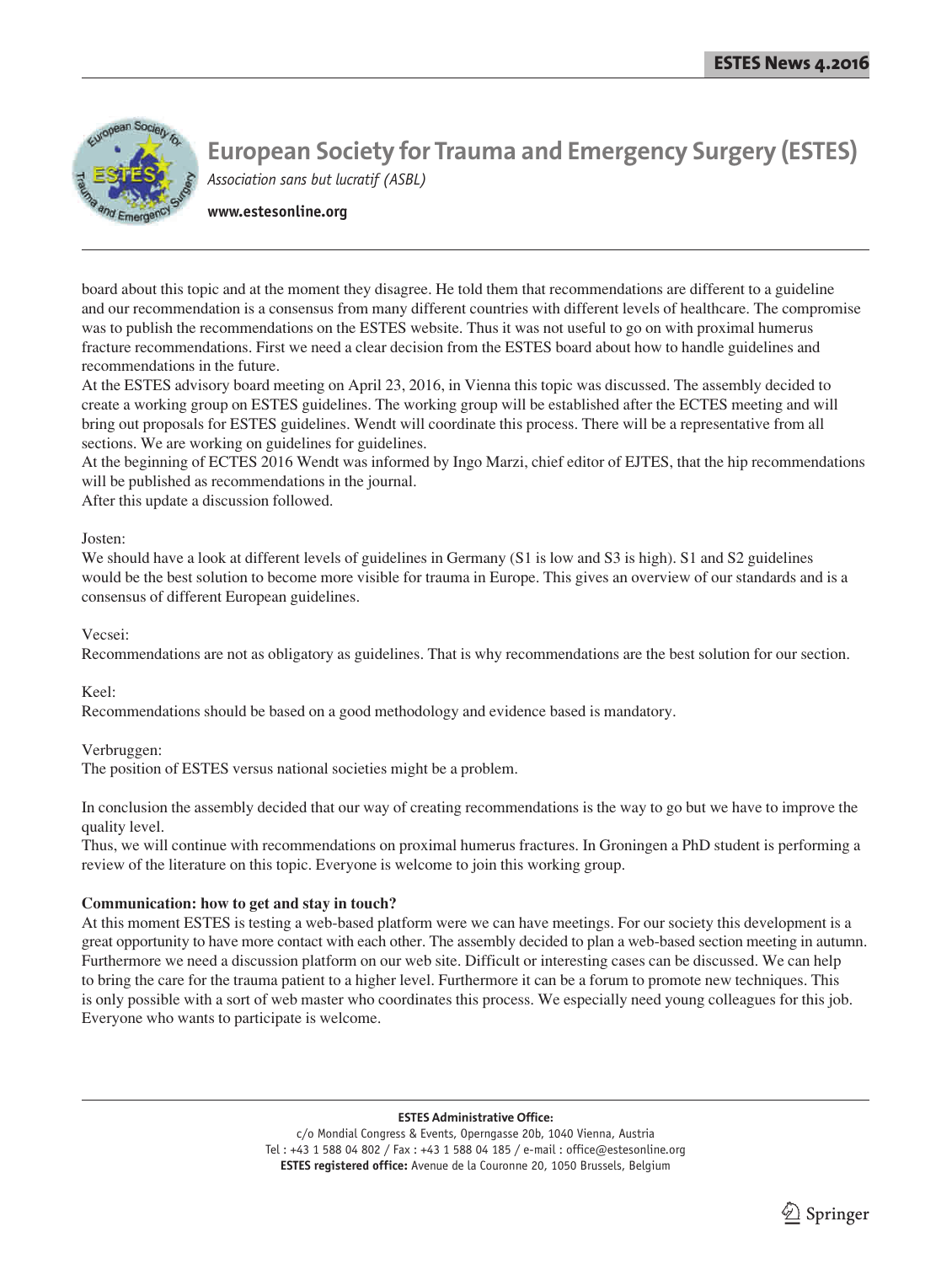

**www.estesonline.org**

#### **Section Chair/Vice-Chair 2016–2017**

Because Marius Keel will become the next president elect of ESTES, he will step down as Vice-Chair of our section. Thus, Wendt proposed Radko Komadina from Slovenia to be the new Vice-Chair. For many years he has been active in our society as a national delegate, section- and working group member. The assembly approved this proposal. Radko Komadino is our new Vice-Chair and next year will succeed Klaus Wendt as section Chair. Next year we will again need a new Vice-Chair. Proposals are welcome.

#### **Miscellaneous**

Educational Committee: Jan Bernard Sintenie from the Netherlands is the representative of our section in the ESTES Educational Committee

He needs information about skeletal trauma courses in Europe and asks all members to send him information about already planned courses in Europe (sintenie@hotmail.com).

The UEMS exam on trauma surgery will be held twice every year, during the ESTES congress in spring and during the DKOU in Berlin in autumn. Please promote the UEMS exam at the ECTES in your country!

The assembly decided not to support the web seminars of BioQuest Solutions, Bangalore, India. It does not make sense because of many already existing web seminars.

Klaus Wendt closed the meeting and thanked everyone for her/his attendance despite the early hour. Following the statement of Henry Kissinger, former Foreign Minister of the USA, that Europe has no phone number Klaus mentioned that ESTES has to become the phone number of trauma surgery in Europe.

**ESTES Administrative Office:**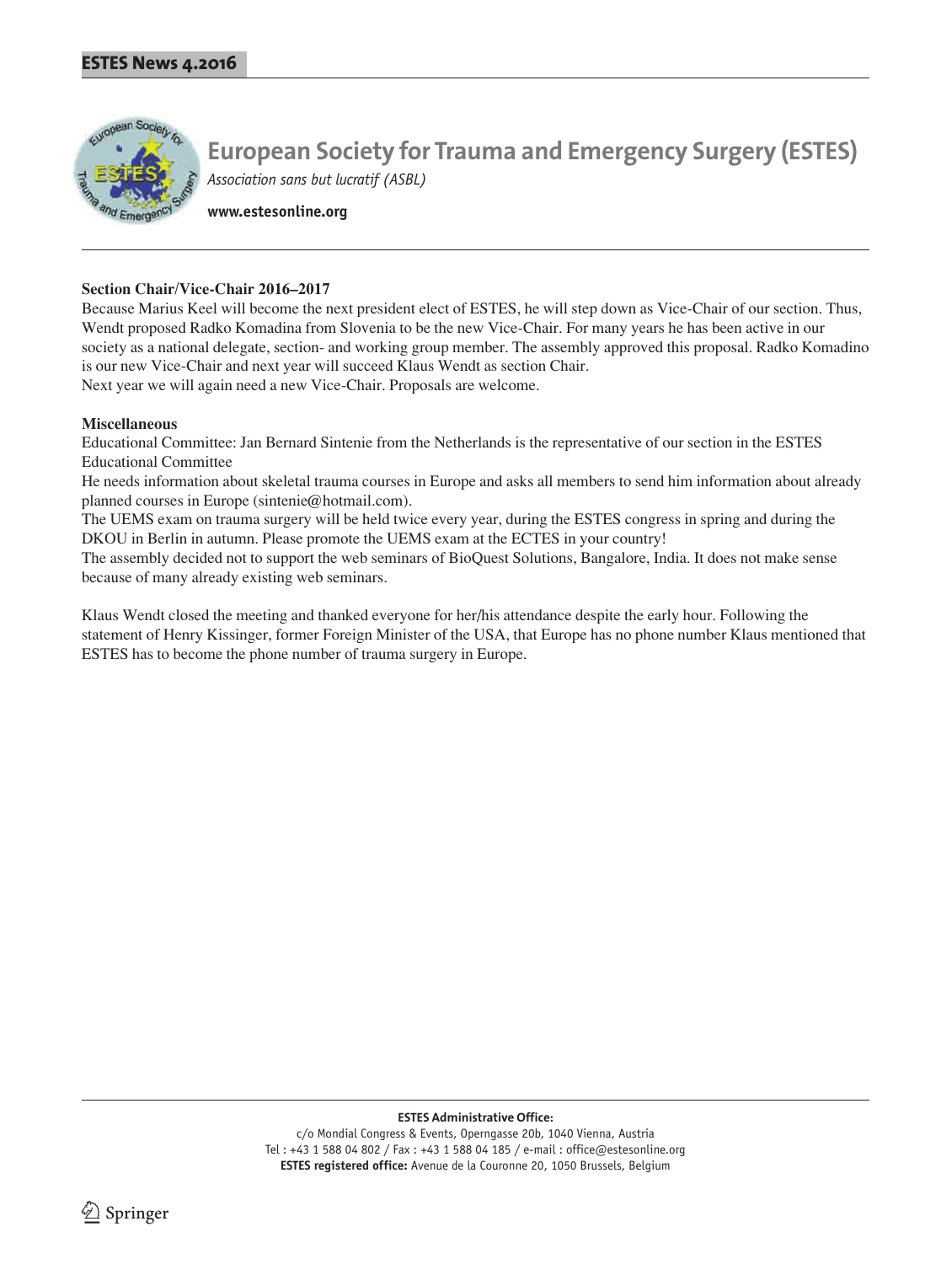

**www.estesonline.org**

### **Visceral Trauma Section Meeting, Vienna, April 24, 2016, 18:30-19:30** 16 persons present

| Name                 | Surname      | Initials   |
|----------------------|--------------|------------|
| Argon                | Dogjani      | AD         |
| Luis Fernando        | Dos Reis     | <b>LFR</b> |
| Miguel               | Ferreira     | <b>MF</b>  |
| Christine            | Gaarder      | CG         |
| Carlos               | Mesquita     | CM         |
| Paal                 | <b>Naess</b> | PN         |
| Jorge                | Pereira      | JP         |
| Sandra               | Pires        | <b>SP</b>  |
| Pedro                | Ramos        | PR         |
| Louis                | Riddez       | LR         |
| Peep                 | Talving      | PT         |
| Pantelis             | Vassiliu     | <b>PV</b>  |
| Visiting non-members |              |            |
| Fawzi                | Al-Ayoubi    | <b>FA</b>  |
| Korab                | Berisha      | <b>KB</b>  |
| Stefanos             | Karamaroudis | <b>SK</b>  |
| Thodoris             | Sidiropoulos | <b>TS</b>  |
|                      |              |            |

#### **Membership**

The VTS has 331 members, which represents an increase of 17% since last year. Membership distribution was shown. Members by country (15 most populously represented countries):

**ESTES Administrative Office:**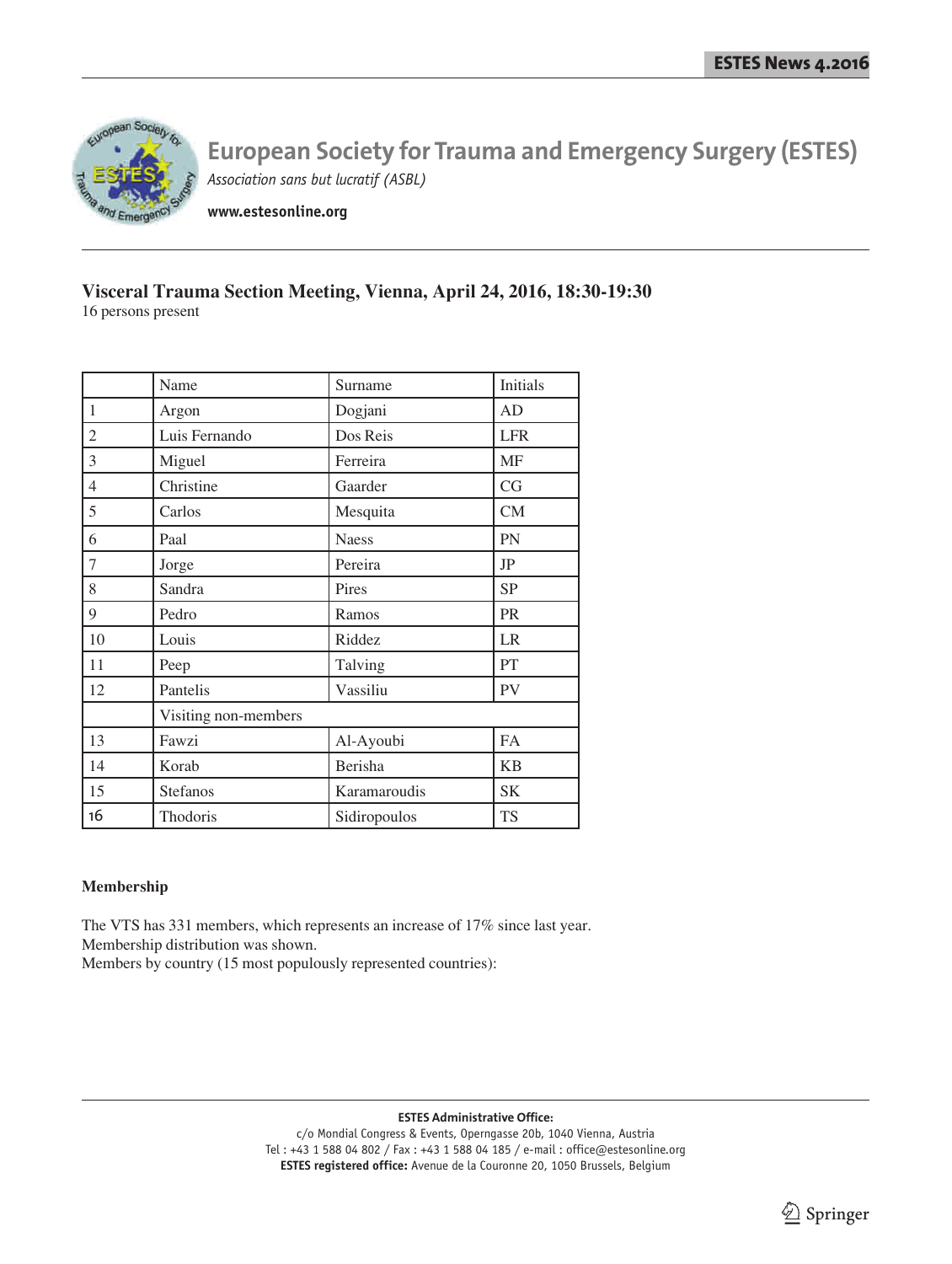

**www.estesonline.org**

| <b>Country</b>                               | <b>Members</b> |
|----------------------------------------------|----------------|
| Netherlands                                  | 45             |
| Italy                                        | 31             |
| Portugal                                     | 20             |
| <b>UK</b>                                    | 19             |
| Spain, USA                                   | 18 each        |
| Romania                                      | 14             |
| Greece, Switzerland                          | 12 each        |
| Germany                                      | 10             |
| Albania, Austria, Ireland, Norway,<br>Sweden | 8 each         |

#### **Board, Steering Committee, Representative in Educational Committee**

**Board:** consists of 2 board members (P. Vassiliu, Riddez).

- P. Vassiliu, Chair. Steps down this year
- L. Riddez, Co-Chair. Takes over Chairmanship

Proposal from the Board for new Board Members, on the basis of their activity and respect from the community: Michael Sugrue Peep Talving

Micheal heard the proposal and gently and honestly responded that is not fair to become a board member of a trauma community, since after his relocation to Ireland, he see very few trauma patients.

Peep already holds an office as Co-Chair in the Educational Committee and there is a conflict to simultaneously hold two offices in the Society. Thus he may officially function as a board member after the completion of the co-chairmanship in Educational Committee.

**ESTES Administrative Office:**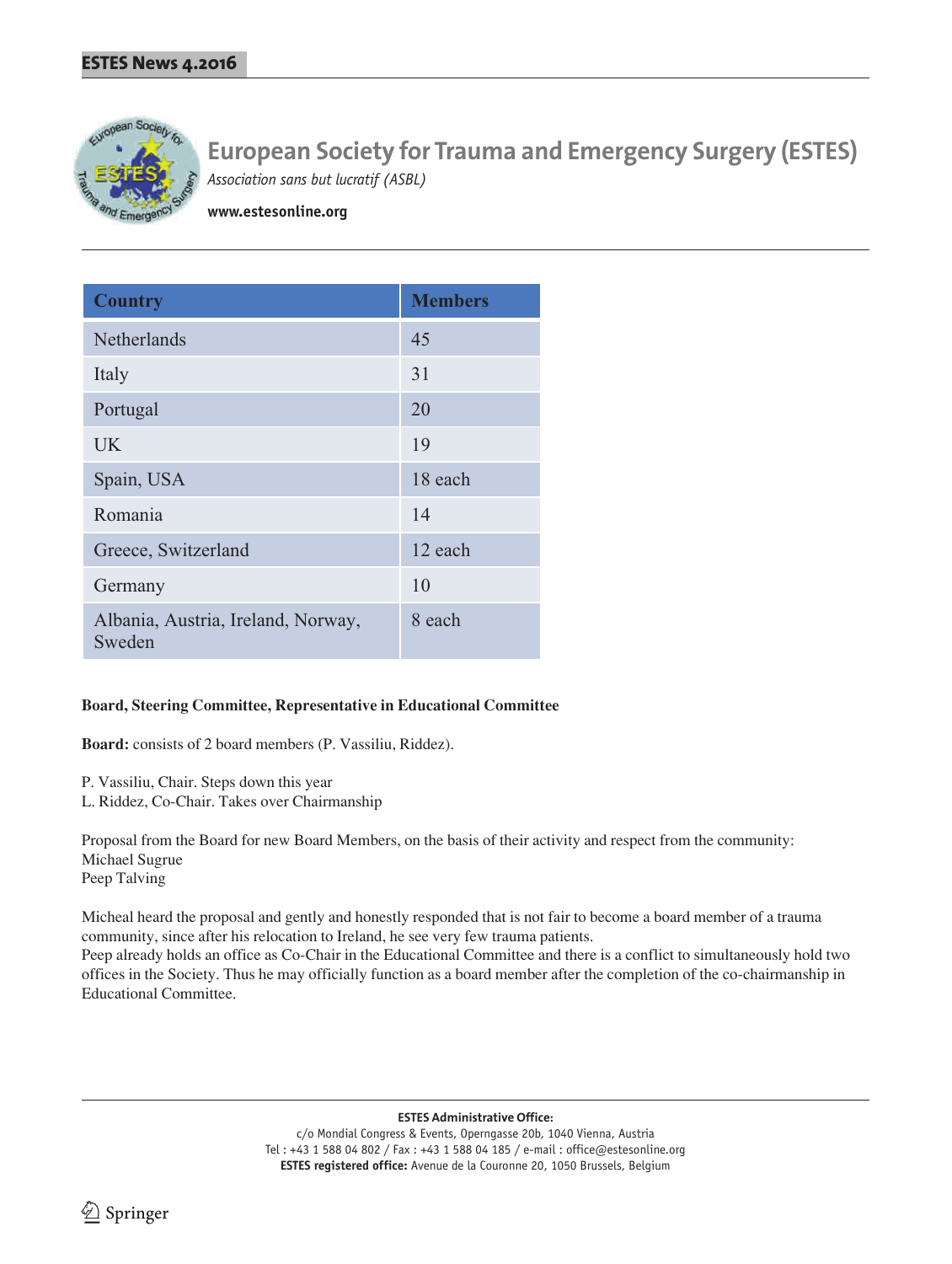

**www.estesonline.org**

PV, LR, TG: Other members that can be approached

- Pal Naess if his obligations with the Norwegian Army give him space and time to support VTS.
- Carl Montan
- Jorge Pereira
- Thorsten Hauer
- Falco Hietbrink
- Ioannis Gerogiannis

**Steering Committee:** Consists of 7 members. Currently 6 members exist and after a term of 3 years the service is considered complete.

5/20/2013

• Luis Reis

6/26/2013

• Stefan Nijs

6/27/2013

• Michael Verhostat

5/18/2013

• Chrysanthos Georgiou

26/05/2014

- Willem-Jan Metsemakers
- Ioannis Gerogiannis

Active participation is essential as this is content of the committee function. Decisions should be the responsibility of each member and the work should be delivered.

CM suggested members of DSTC international faculty (who are genuinely motivated in trauma), and included in the list of members of VTS, to be proposed to become members of the VTS Steering Committee. TG has the position to do that.

#### **Representative in the Educational Committee**

PV proposed Ali Foroutan, Master in Education from the US, who applies his degree in his professional practice.

#### **What is done**

Last year the decision was made to develop guidelines from one of the three following topics:

- VTE (venous thrombo-embolism) prophylaxis
- Screening for blunt carotid and vertebral artery injuries
- Initial management of TBI (traumatic brain injury)

On the basis of the following:

- Europe: mainly blunt
- Blunt TBI: put serious limitation on prognosis
- Early management essential for limitation of brain tissue damage
- Neurosurgeon frequently take responsibility later

#### **ESTES Administrative Office:**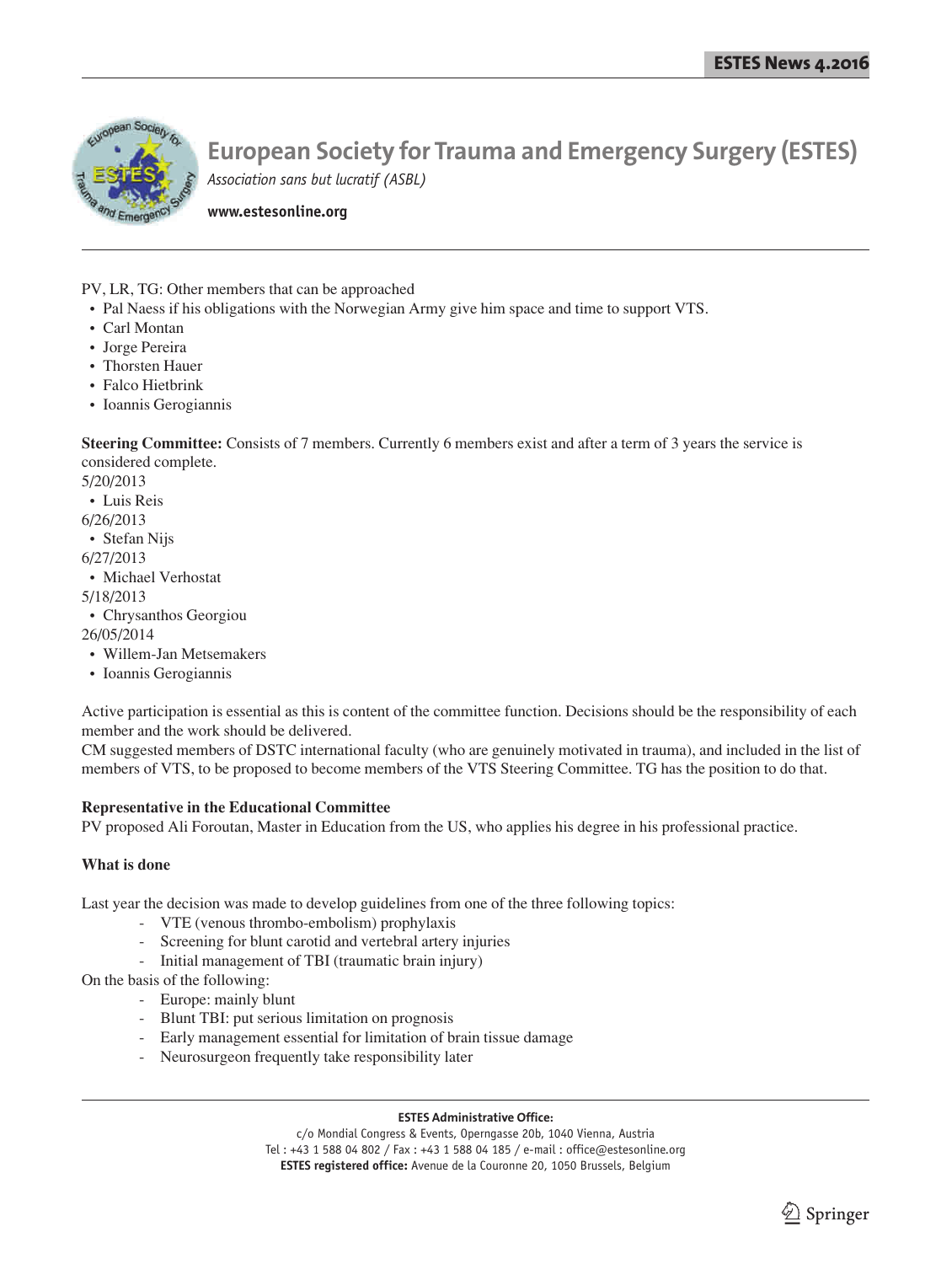

**www.estesonline.org**

- Selected topic was
	- Blunt TBI initial management by the trauma surgeon before the neurosurgeon takes over

The team members who were approached to take the task included

- S.D. Timmons, Neurosurgeon, Temple University
- S. Sgouros, Neurosurgeon, Athens University
- G. Velmahos Surgeon Harvard University
- P. Talving, Surgeon Estonia
- L. Riddez, Surgeon, Sweden
- E. Degiannis, Surgeon, SA
- G. Gemenetzis, Fellow, USA
- G. Konstandoudakis, Surgeon, SA
- P. Vassiliu, Surgeon, Athens University Greece

The effort started on identification of the methodology to develop guidelines, which was found on the proposal of the Australians National Health and Medical Research Council: https://www.nhmrc.gov.au/guidelines-publications/cp30

Implementation was impossible due the need for close co-operation of the team, which was obstructed by the diverse geographic location of team members.

Instead as first step was a literature review from here:

- 1. TBI definition
	- http://www.neuroskills.com/education/definition-of-brain-injury.php
	- http://www.mayoclinic.org/diseases-conditions/traumatic-brain-injury/basics/definition/con-20029302
- 2. ATLS 9th Edition, Chapters 1 and 6
- 3. Canadian CT head rule. http://www.ohri.ca/emerg/cdr/docs/cdr\_cthead\_poster.pdf – http://www.mdcalc.com/canadian-ct-head-injury-trauma-rule/
- 4. NICE guidelines for head injury (UK). https://www.nice.org.uk/guidance/cg176
- 5. NIH guidelines for head injury (USA). http://www.ncbi.nlm.nih.gov/pubmed/21563330 – http://www.ncbi.nlm.nih.gov/pmc/articles/PMC3303645/
- 6. Chris-Hani Baragwanath Academic Hospital, Trauma Unit, Brain Injury Protocol for CT Scan

Thereafter, a discussion was held via internet and in person with members of high volume trauma centres and an algorithm as simple as possible was created. On this basis, the next step is the confirmation of the algorithm with literature and identification of issues that are questionable, need clarification, and have proven validity. This can be done through meeting(s) of the international authorities, which already co-operate on the project.

### **Future Suggestions**

#### **1. On Guidelines**

Continuation of the work with the guidelines seems problematic as collaboration of members through long distances without the appropriate specific infrastructure, or the ability to fund a trip for a meeting, seems problematic. In addition TG suggested that members look for good quality guidelines related to our subject (TBI management before the neurosurgeon)

**ESTES Administrative Office:**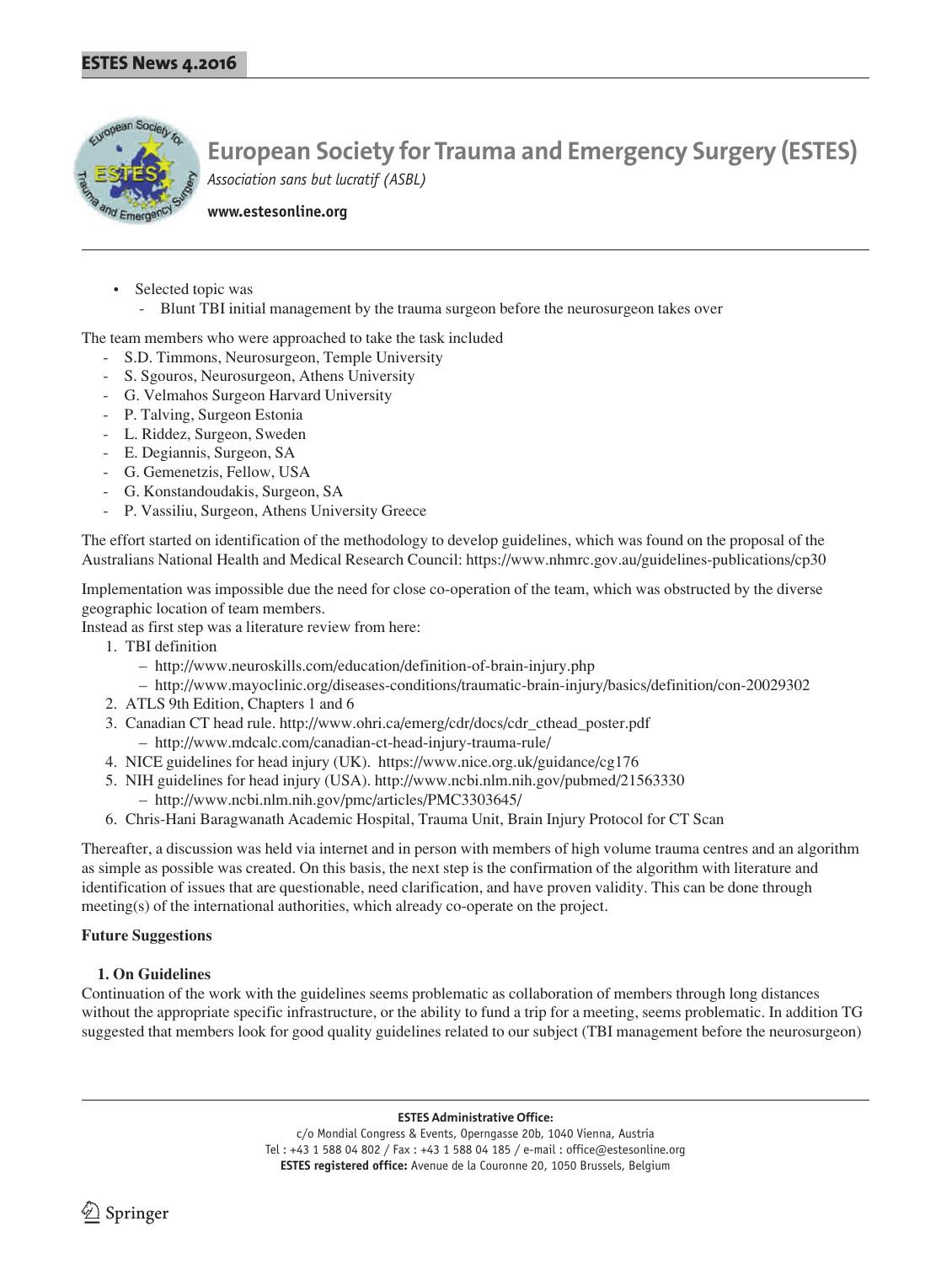

**www.estesonline.org**

and send them to PV (pant\_greek@hotmail.com). Thus we may cover the need by adapting the guidelines by VTS ESTES and posted to the ESTES site. PV stated that guidelines oriented to the first medical responder to TBI do not exist, and it is not our work adapted to our needs. PT proposed BTF Guidelines to be included: https://www.braintrauma.org/

In addition the Education Committee may adapt this: https://www.nhmrc.gov.au/guidelines-publications/cp30, and incorporate it to the internet site. It is a guide of how guidelines are created. PT will propose that to the EC.

#### **2. Proposal for 2017 ECTES**

#### **On Education**

CM proposed a collaboration with the Educational Committee: "what course structure we consider attractive for the audience and educationally beneficial."

Recent common experience of CM, TG and PV at the EaSC course in Dublin which has all the above characteristics (Michael Sugrue).

Other suggestions:

- Every surgical course should involve anesthesiologists and nurses with a related modification in its main core
- Interaction is a must
- Lectures are not
- Cases are very well accepted
- Panel discussing a new case spontaneously in public is also enthusiastically accepted
- Dry lab
- Wet lab
- Discussions

The Educational Committee has a registry where all courses sponsored by ESTES can be recorded (https:// de.surveymonkey.com/r/ESTES\_Survey\_Courses).

#### **On Polytrauma, Visceral Trauma**

Vivid discussion among all present members on the definition required to differentiate each of the two trauma-related sections of ESTES: "The Interface between Polytrauma, Visceral Trauma and TRAUMA. Why so much wording on that issue in our continent?"

Polytrauma is a term originated by the central European mentality of trauma management which suggests the approach: soft tissue and bones all by one specialist. In the current super specialization era even in central Europe, the two worlds of orthopedic surgeons and visceral surgeons seem to divert, in younger generations.

Although visceral trauma has the visceral component in its title, it is more related to the disturbed physiology of the patient due to lack of oxygen and hypothermia. Salvation of a patient in extremis is won or lost within the initial minutes after arrival when you operate having in mind to restore cell physiology and leave anatomy for the next day. These details should become better known publically so each will understand what the other offers. Trauma (visceral) is related to short times in ER and OR (and hybrid OR), damage control followed by ICU resuscitation. In this trauma, laparoscopy and robotic surgery have no meaning as … vision within blood in impaired.

#### **ESTES Administrative Office:**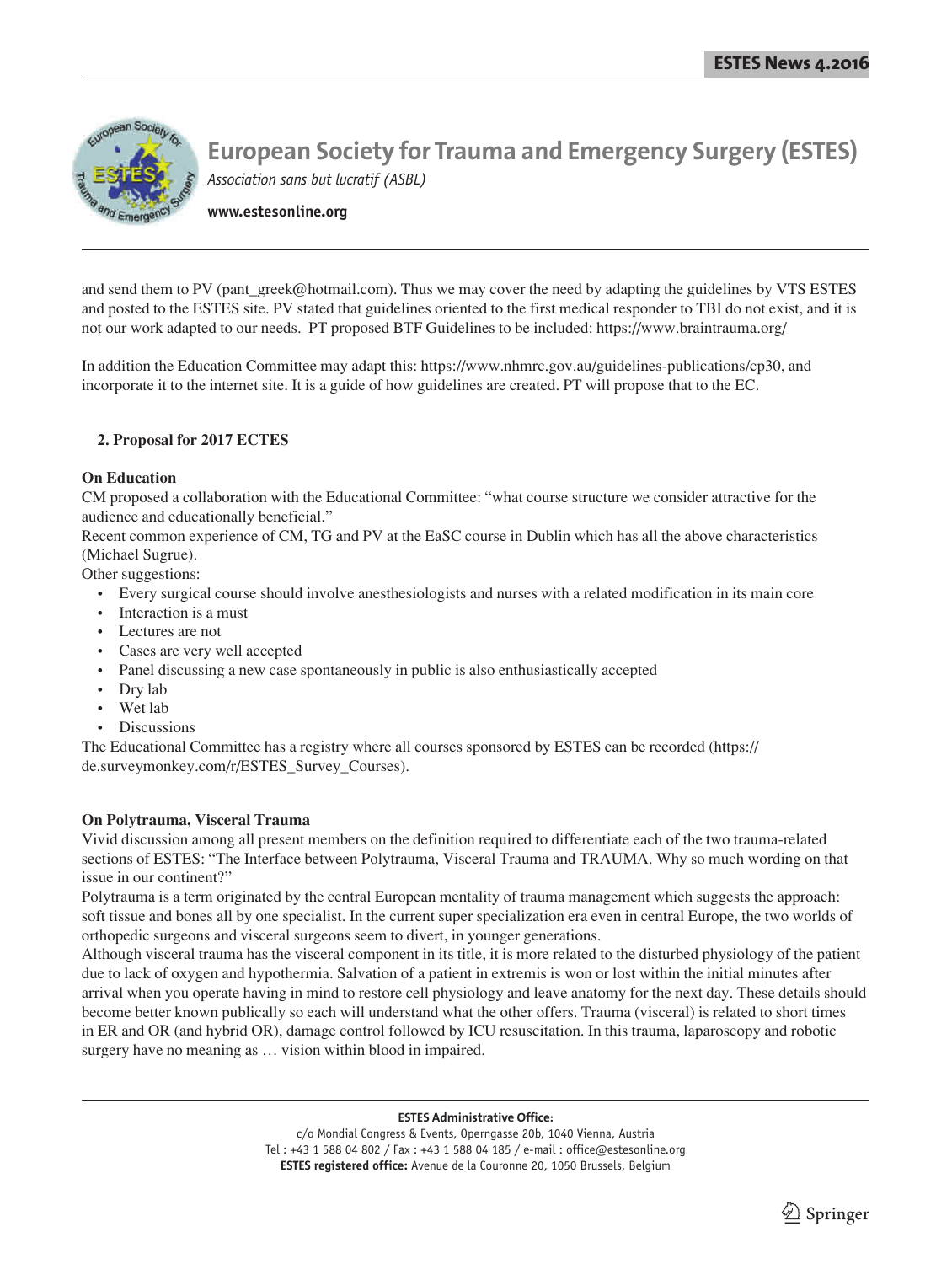

**www.estesonline.org**

TG coined the idea of creating a short manual "On the Physiologically Competent Surgeon" which all found valid. REBOA and ECMO are proposed to be incorporated into next year's conference. David Muckart's (davidmuc@ialch.co.za) shock lecture should also be included. (PV)

#### **Follow-up after general assembly April 25, 2016, 12:30-13:30**

- Most of the input received at the general assembly is incorporated in every section of the above script.
- Members especially the most active (board, steering committee) should be assigned a specific task for the year (essential repetition) by the board. It seems essential to take the position to prepare the proposal for a specific task that he/she should take the initiative for.
- Given that ESTES will support (a meeting or/and an internet co-operation platform) PV is willing, with those interested to assist the academic effort, to complete the TBI guideline project.
- It is obvious and anticipated that those central European Societies that have more members and more funds (as they incorporate orthopedics in their surgical trauma practice) to promote their mentality and associates to all "trauma"-related tasks (lectures, education, exams etc.). It is the responsibility of VTS to outline the discipline of trauma, as we understand it. Our voice is supported by the genuine biological priorities of a traumatized in extremis patient. Cooperation with our colleagues representing the combined (including bones) trauma mentality is facilitated by the fact that on the basis of physiology we will never treat a fracture in our practice.

Best wishes to all, Pantelis

**ESTES Administrative Office:**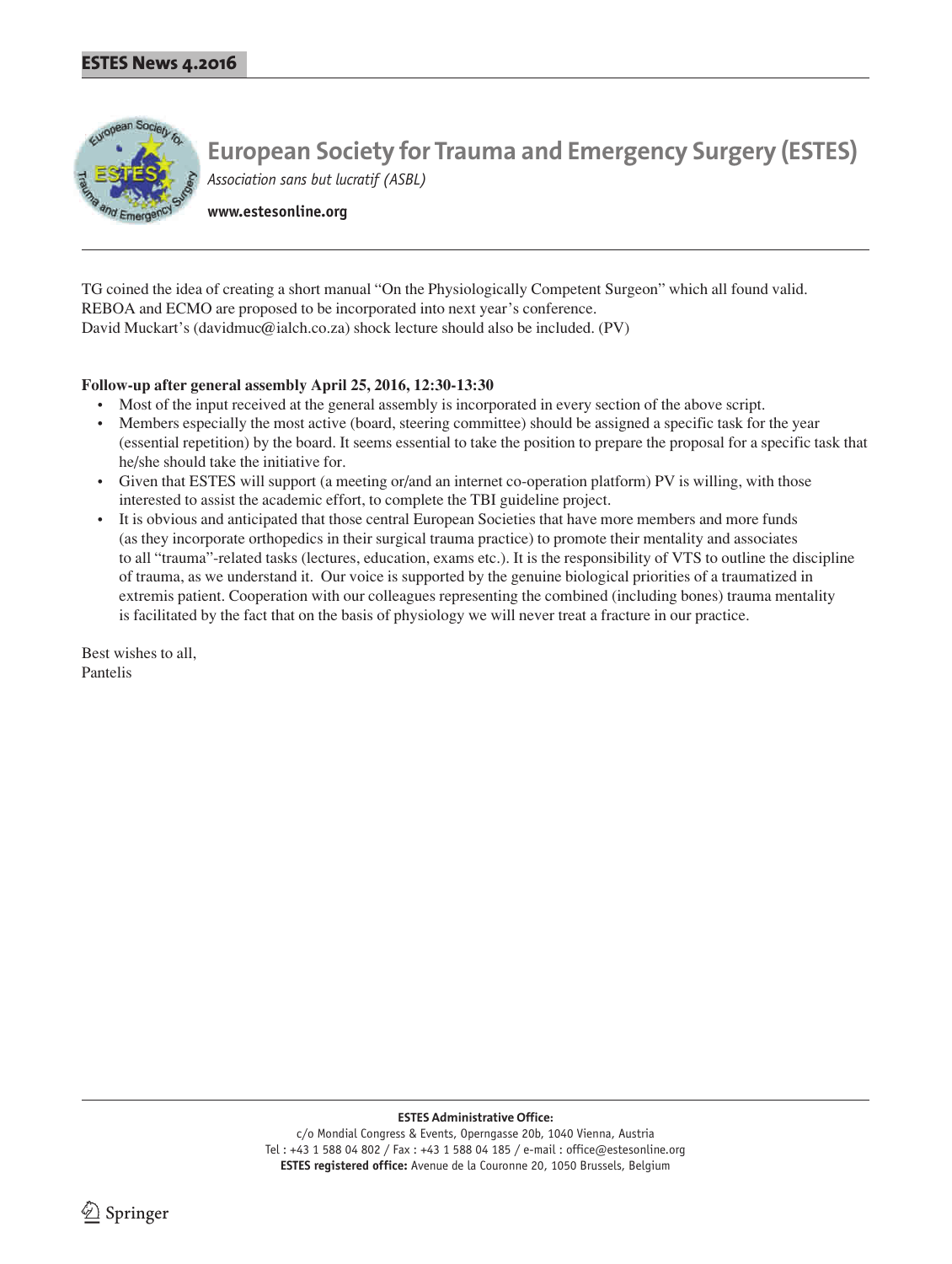

**www.estesonline.org**



## **Plaquette for Extraordinary Achievements in the Field of Disaster and Military Medicine, under the Auspices of the ESTES.**

Khartoum, 24 April 2016

Dear friends and colleagues,

I regret not attending this ceremony and thanking you in person. Unfortunately, due to the compelling needs of my organisation, I was not able to leave Sudan.

It is an honour for me to receive this *plaquette*, as recognition of the important work EMERGENCY has carried out in the past 22 years.

EMERGENCY is an independent and neutral humanitarian organization founded in Italy in 1994 in order to provide free high-quality medical and surgical care to the victims of war, landmines and poverty. Over the years, EMERGENCY has been working in 16 countries, building and managing hospitals, Medical and Surgical Centres, Rehabilitation Centres, Paediatric Clinics, Primary Health Clinics, a Maternity Centre and a Centre for Cardiac Surgery. EMERGENCY is currently working in Afghanistan, Central African Republic, Iraq, Italy, Libya, Sierra Leone and Sudan. Since its foundation, EMERGENCY has provided free, high-quality medical and surgical care to over 7 million people.

EMERGENCY also promotes a culture of solidarity, peace and respect for human rights. It advocates medicine based on human rights and on three guiding principles: equality, quality and social responsibility.

Receiving this plaquette from ESTES encourages me, as a surgeon, and EMERGENCY to multiple efforts to pursue our mission of delivering high-standard healthcare assistance to all those in need, without discrimination. When I started practicing nearly forty years ago, I was curious about the role of the war surgeon and had no idea about its impact in the field. Now, I can appreciate the paramount value that, as surgeons, we can offer to war-torn countries, where people are less fortunate than we are. I would like to take this prestigious occasion to invite you all to consider this profession as an inestimable opportunity and to support the tremendous work that many war surgeons perform every day.

I hope that this recognition will mark the beginning of future and fruitful collaborations between ESTES and EMERGENCY.

I look forward to coming to Vienna to thank you personally and to sharing with you EMERGENCY's expertise and vision.

Yours faithfully,

Dr. Gino Strada

**ESTES Administrative Office:**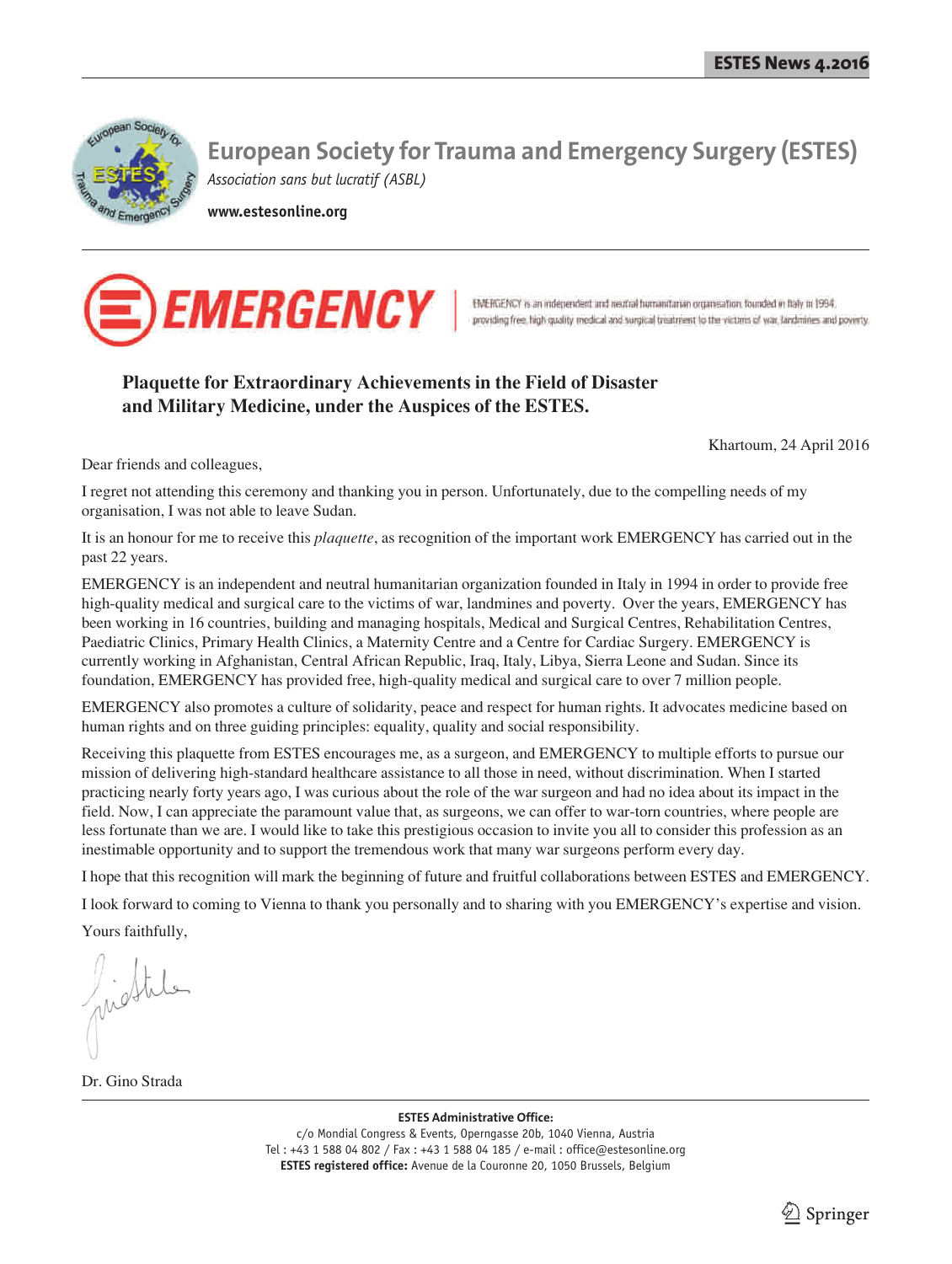

**www.estesonline.org**

#### **Report of ESTES Congress Grant Winner Ahmad Mahamid**

I am falling short of words to thank you and I appreciate the opportunity to attend the ECTES 2016 meeting in Vienna. It is one of the best conferences I have attended. Everything was outstanding: the lectures, materials and participants. Indeed a very interesting and informative conference. By awarding me the Congress Grant, you have lightened my financial burden, thus allowing me to attend this excellent meeting.

I am in my sixth year in general surgery residency. Since I was a medical student, at the Hebrew University-Hadassah Medical School Jerusalem, Israel, I was strongly attracted by trauma surgery science. Throughout my residency in general surgery, I have been active in the treatment of trauma and emergency surgical cases and privileged to be a team leader in managing and operating sophisticated trauma cases.

In addition to my experience in managing and operating trauma patients, I am also strongly involved in the academic activities of my division and active in teaching emergency surgery and trauma to medical students. Currently, I am taking part in clinical and basic trauma researches conducted in our division.

I was thrilled and honoured for having the opportunity to present one of my research results in the 17th ECTES and of course highly excited and motivated to attend the congress and communicate with the International Trauma and Emergency Surgery Society.

In the first day of the congress I presented the results concerning Blunt Traumatic Diaphragmatic Injury, based on data from the Israeli National Trauma Registry. We showed that in blunt trauma patients, hollow viscus injuries were more predictive for diaphragmatic injury than skeletal or solid organ injuries and awareness of this may help reduce the high mortality associated with diagnostic delays. The very interested audience of our session and the excellent feedback made me feel unparalleled pleasure and honour.

Attending the ECTES conference was an exciting scientific and social experience for me. During this time, I have enriched my professional knowledge and experience. I have always dreamed to work and study aboard, and attending this distinguished conference gave me the opportunity to meet, and communicate with, international colleagues and leaders in the trauma and emergency surgery fields.

In addition, Vienna is an amazing and unique city to visit. Therefore, we spent the evenings sightseeing and enjoying the authentic and historical atmosphere of this beautiful city. To conclude, I would like to thank the ESTES committee for allowing and supporting me as a speaker in this outstanding and educating event. I am sincerely gracious and appreciate your warm reception and your kind hospitality.

Respectfully, Dr. Mahamid Ahmad

**ESTES Administrative Office:**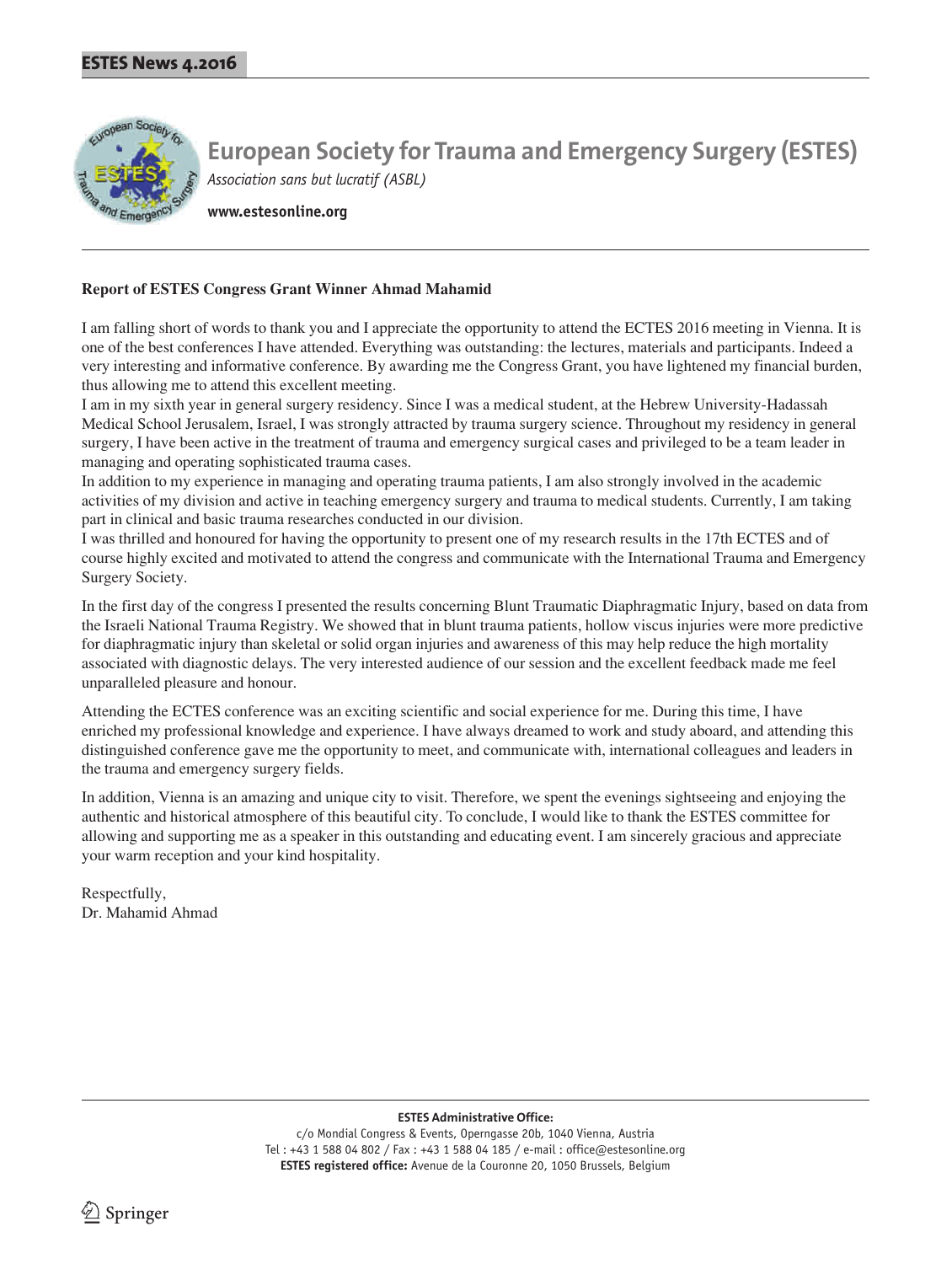

**www.estesonline.org**

## **Report of ESTES Congress Grant Winner Khalid Almahmoud**

After attending the 16th European Congress of Trauma and Emergency Surgery in Amsterdam, I was looking forward to this year's annual meeting of ESTES in Vienna. An outstanding program promised new insights and a good platform for discussing various topics of interest to trauma surgeons. It was a great honor to receive one of the congress grants, presented by the ESTES President Prof. Dr. med. Hans Christoph Pape, my mentor and supervisor.

Through my medical education to date I have learned the value of hard work, punctuality, commitment and discipline. These values have served me well in all aspects of my life. They have provided me academic and clinical success at all levels and based upon these values I face each new challenge with confidence and determination. As a young trauma surgeon-in-training, I am honored that my work has been recognized by ESTES. I am very grateful to have been awarded this prestigious congress grant, which allowedme to present my work on pelvic fracture and its impact on the clinical outcomes (under the direction of my mentors Drs. Hans Christoph Pape & Andrew Peitzman).

I have joined Prof. Hans Christoph Pape's medical team at the University of Aachen Medical Center (Aachen, Germany) as a Scientific Orthopedic Trauma Surgery Resident through a collaboration between Aachen and my home institution (University of Pittsburgh Medical Center, Pittsburgh, PA, USA) funded by the International Academy of Life Science (IALS) - Biomedical Science Exchange Program (BMEP; 2014–2015), and the German Academic Exchange Service (DAAD; 2015–2016). It was a unique rich experience for me. I liked the system and the kind of respect for everything in our life, especially the titles and time. I have learned a lot through this experience, and got exposed to different systems and approaches in trauma care. Now, I'm looking back over this experience and hope that I can carry out what I have learned in this chapter to the next level in my clinical training.

Finally, I would like to thank ESTES for supporting me to participate as a speaker at this edition of the European Congress of Trauma and Emergency Surgery. This congress has been a tremendous educational experience, providing a platform to learn and exchange ideas from leading experts and fellow trainees, in order to advance the development of trauma care for our patients. I'm looking forward to participate in the upcoming meeting in Bucharest and share with you more new finding and topics!

Sincerely yours, Khalid Almahmoud, MD MPH

#### **ESTES Administrative Office:**